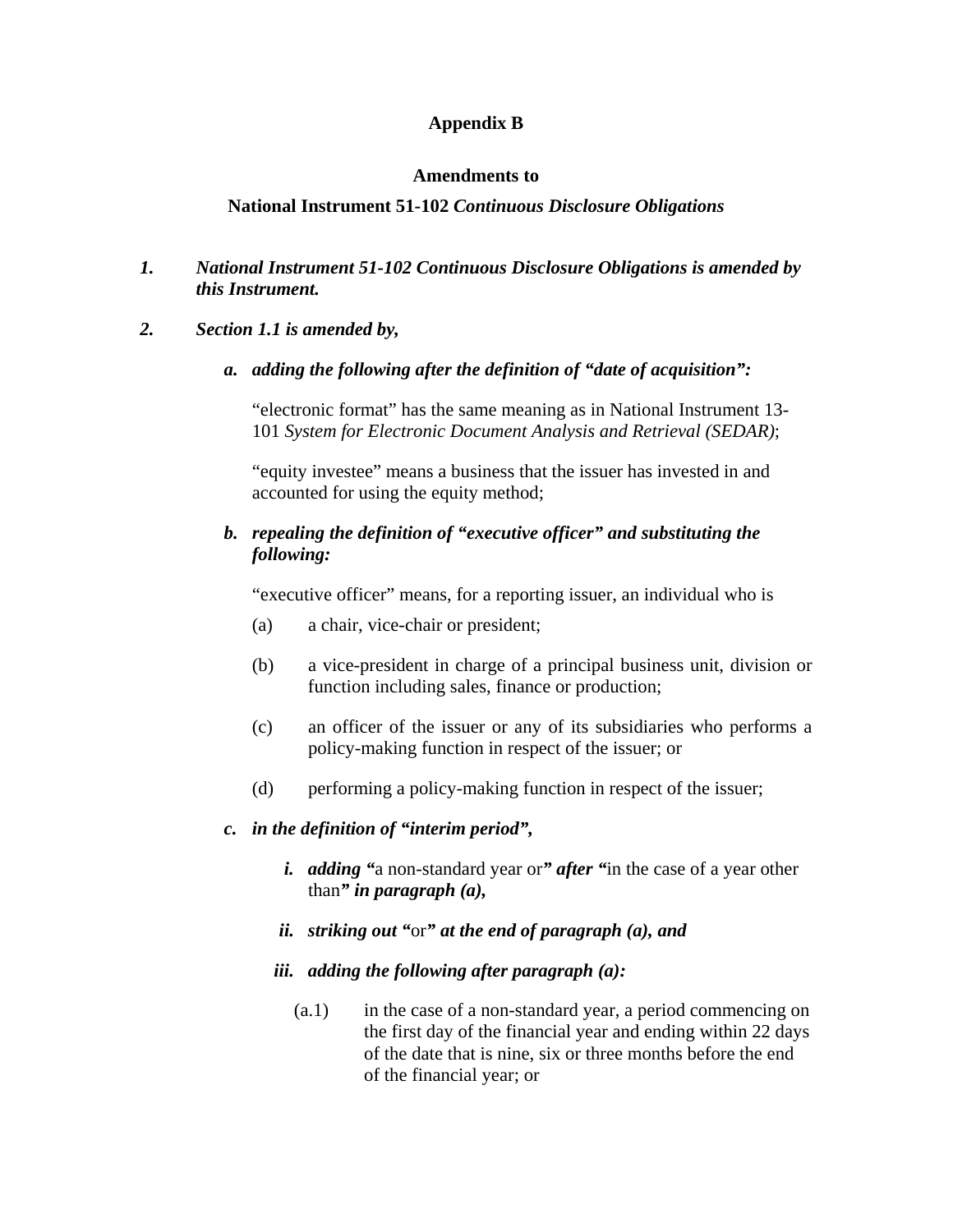### *d. adding the following after the definition of "investment fund":*

"issuer's GAAP" has the same meaning as in National Instrument 52-107 *Acceptable Accounting Principles, Auditing Standards and Reporting Currency*;

### *e. adding the following after the definition of "new financial year":*

"non-standard year" means a financial year, other than a transition year, that does not have 365 days, or 366 days if it includes February 29;

## *f. repealing the definition of "published market",*

*g. in the definition of "recognized exchange" adding "*or a legal person, a partnership or any other entity authorized by the securities regulatory authority to carry on securities trading in accordance with securities legislation*" after "*or self-regulatory body*",* 

### *h. adding the following after the definition of "restricted voting security":*

"restructuring transaction" means

- (a) a reverse takeover;
- (b) an amalgamation, merger, arrangement or reorganization;
- (c) a transaction or series of transactions involving a reporting issuer acquiring assets and issuing securities that results in
	- (i) new securityholders owning or controlling a sufficient number of the reporting issuer's securities to elect a majority of the directors of the reporting issuer; and
	- (ii) a new person or company, a new combination of persons or companies acting together, the vendors of the assets, or new management
		- (A) being able to materially affect the control of the reporting issuer; or
		- (B) holding more than 20% of the outstanding voting securities of the reporting issuer, unless there is evidence showing that the holding of those securities does not materially affect the control of the reporting issuer; and
- (d) any other transaction similar to the transactions listed in paragraphs  $(a)$  to  $(c)$ ,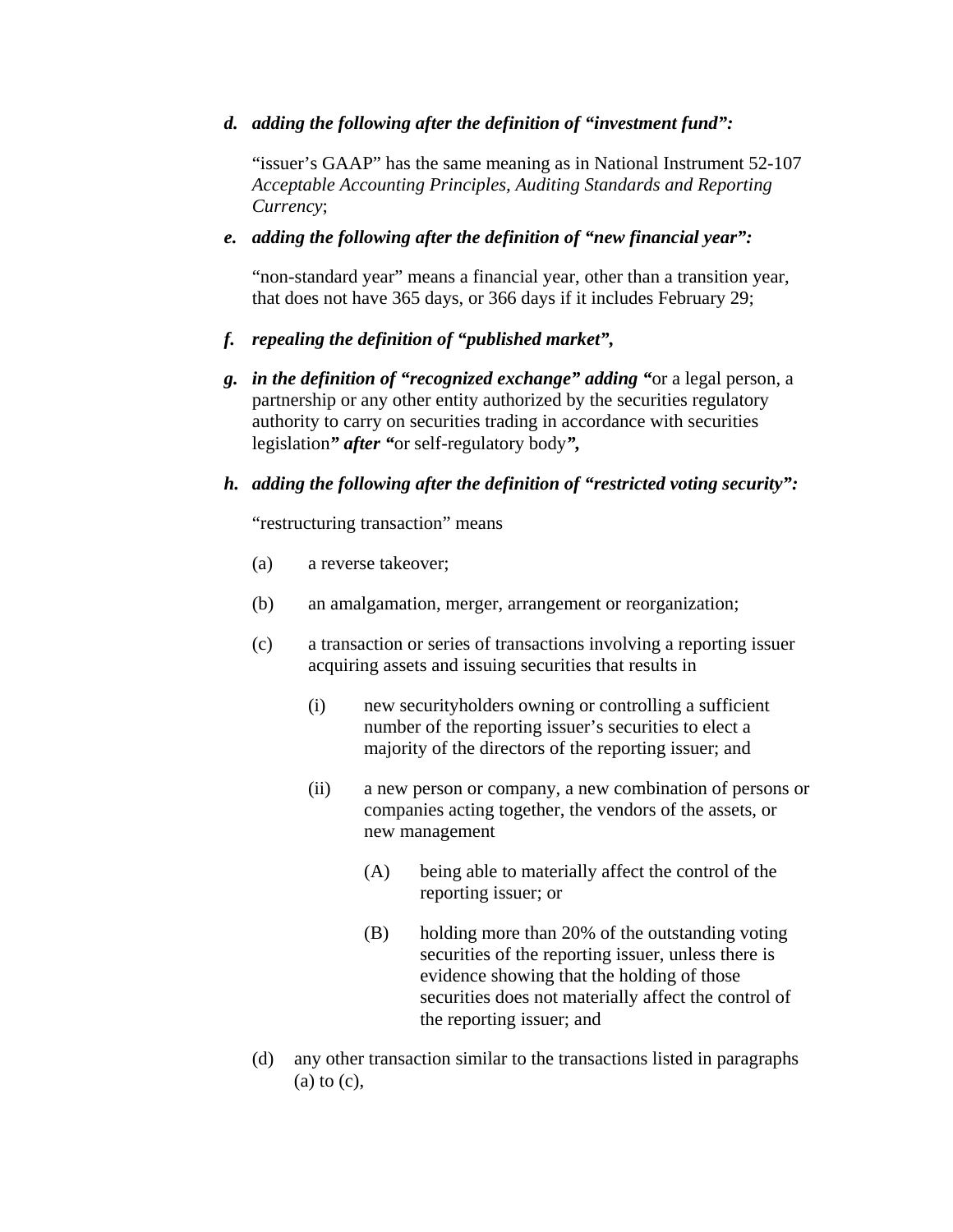but does not include a subdivision, consolidation, or other transaction that does not alter a securityholder's proportionate interest in the issuer;

- *i. in the definition of "SEC issuer", striking out "*a reporting*" and substituting "*an*", and*
- *j. in the definition of "venture issuer",* 
	- *i. adding "*,*" after "*a U.S. marketplace*", and*
	- *ii. adding "*other than the Alternative Investment Market of the London Stock Exchange*" after "*the United States of America*".*

## *3. Part 3 is amended by adding the following after section 3.1:*

## 3.2 **Filings Translated into French or English**

If a person or company files a document under this Instrument that is a translation of a document prepared in a language other than French or English, the person or company must

- (a) attach a certificate as to the accuracy of the translation to the filed document; and
- (b) make a copy of the document in the original language available to a registered holder or beneficial owner of its securities, on request.

## *4. Part 4 is amended by,*

- *a. repealing the heading "Comparative Annual Financial Statements and Auditor's Report" preceding section 4.1 and substituting "*Comparative Annual Financial Statements and Audit*",*
- *b. in subsection 4.1(2), striking out "*accompanied by an auditor's report*" and substituting "*audited*",*
- *c. in the preamble to paragraph 4.2(a),* 
	- *i. adding "*audited*" before "*annual financial statements*", and*
	- *ii. striking out "*and auditor's report*",*
- *d. in section 4.3,* 
	- *i. repealing subsection 4.3(1) and substituting the following:* 
		- (1) A reporting issuer must file interim financial statements for the interim periods of its current financial year.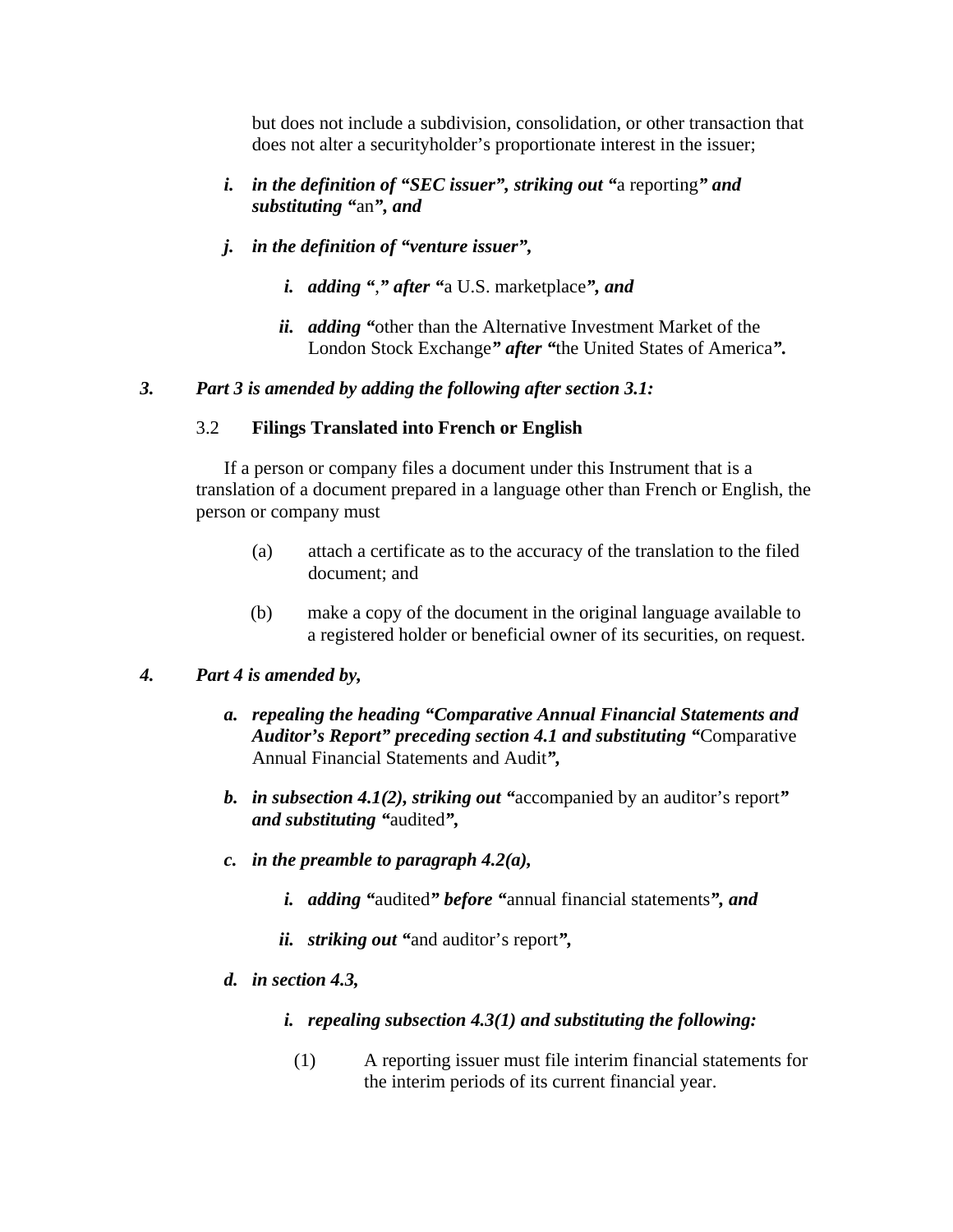- *ii. striking out* "and  $4.8(8)$ " *and substituting* ",  $4.8(8)$  and  $4.10(3)$ " *in subsection (2), and*
- *iii. adding "*that is a reporting issuer*" in subsection (4) after "*If an SEC issuer*",*

## *e. repealing section 4.6 and substituting the following:*

## **4.6 Delivery of Financial Statements**

- (1) If a registered holder or beneficial owner of securities of a reporting issuer requests the issuer's annual or interim financial statements, the reporting issuer must send a copy of the requested financial statements to the person or company that made the request, without charge, by the later of,
	- (a) in the case of a reporting issuer other than a venture issuer, 10 calendar days after the filing deadline in subparagraph 4.2(a)(i) or  $4.4(a)(i)$ , section 4.7, or subsection  $4.10(2)$ , as applicable, for the financial statements requested;
	- (b) in the case of a venture issuer, 10 calendar days after the filing deadline in paragraph  $4.2(b)(i)$  or  $4.4(b)(i)$ , section  $4.7$ , or subsection 4.10(2), as applicable, for the financial statements requested; and
	- (c) 10 calendar days after the issuer receives the request.
- (2) A reporting issuer is not required to send copies of annual or interim financial statements under subsection (1) that were filed more than two years before the issuer receives the request.
- (3) The requirement to send annual financial statements under subsection (1) does not apply to a reporting issuer that sends its annual financial statements to its securityholders, other than holders of debt instruments, within the time set out in paragraph  $(1)(a)$  or  $(1)(b)$ , as applicable, and in accordance with National Instrument 54-101 *Communication with Beneficial Owners of Securities of a Reporting Issuer*.
- (4) If a reporting issuer sends financial statements under this section, the reporting issuer must also send, at the same time, the annual or interim MD&A relating to the financial statements.
- *f. in subsection 4.7(1) adding "*of the issuer*" before "*were included in a document filed*";*
- *g. in section 4.8,*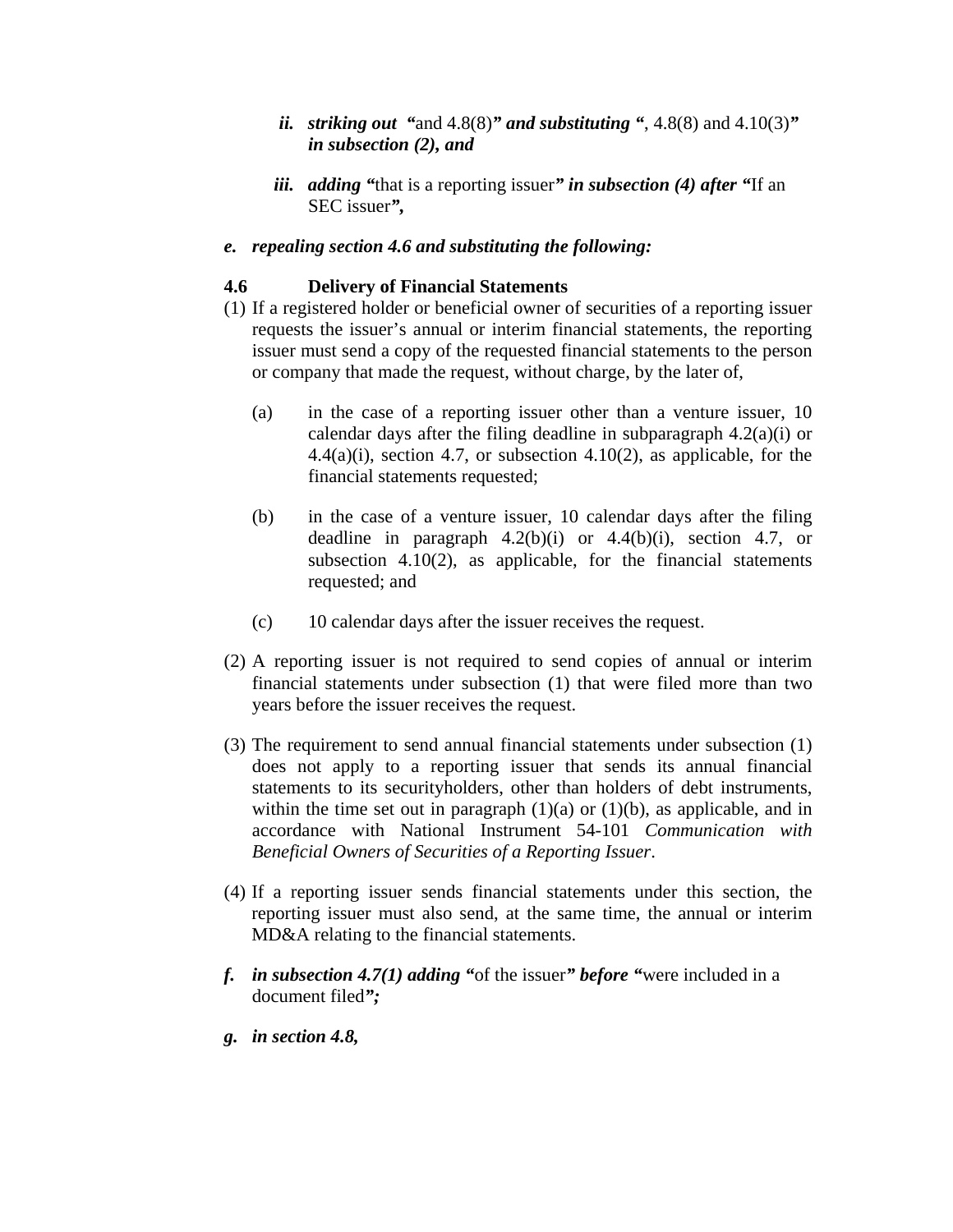- *i. striking out "*This section does not apply to an SEC issuer*" and substituting "*An SEC issuer satisfies this section*" in subsection (1), and*
- *ii. striking out "*paragraph 4.3(1)(b)*" and substituting "*subsection 4.3(1)*" and striking "*within*" and substituting "*not more than*" in subsection (5),*

### *h. repealing section 4.9 and replacing it with the following:*

### **4.9 Change in Corporate Structure**

If an issuer is party to a restructuring transaction or other transaction that resulted in,

- (a) the issuer becoming a reporting issuer; or
- (b) if the issuer was already a reporting issuer, in
	- (i) the issuer ceasing to be a reporting issuer,
	- (ii) a change in the reporting issuer's financial year end, or
	- (iii) a change in the name of the reporting issuer;

the issuer must, as soon as practicable, and in any event not later than the deadline for the first filing required under this Instrument following the transaction, file a notice stating

- (c) the names of the parties to the transaction;
- (d) a description of the transaction;
- (e) the effective date of the transaction;
- (f) the names of each party, if any, that ceased to be a reporting issuer subsequent to the transaction and of each continuing entity;
- (g) the date of the reporting issuer's first financial year-end subsequent to the transaction; and
- (h) the periods, including the comparative periods, if any, of the interim and annual financial statements required to be filed for the reporting issuer's first financial year subsequent to the transaction.
- *i. in subparagraph 4.10(2)(a)(i), striking out "*filed*" and substituting "*or similar document prepared*",*
- *j. adding the following after subsection 4.10(2):*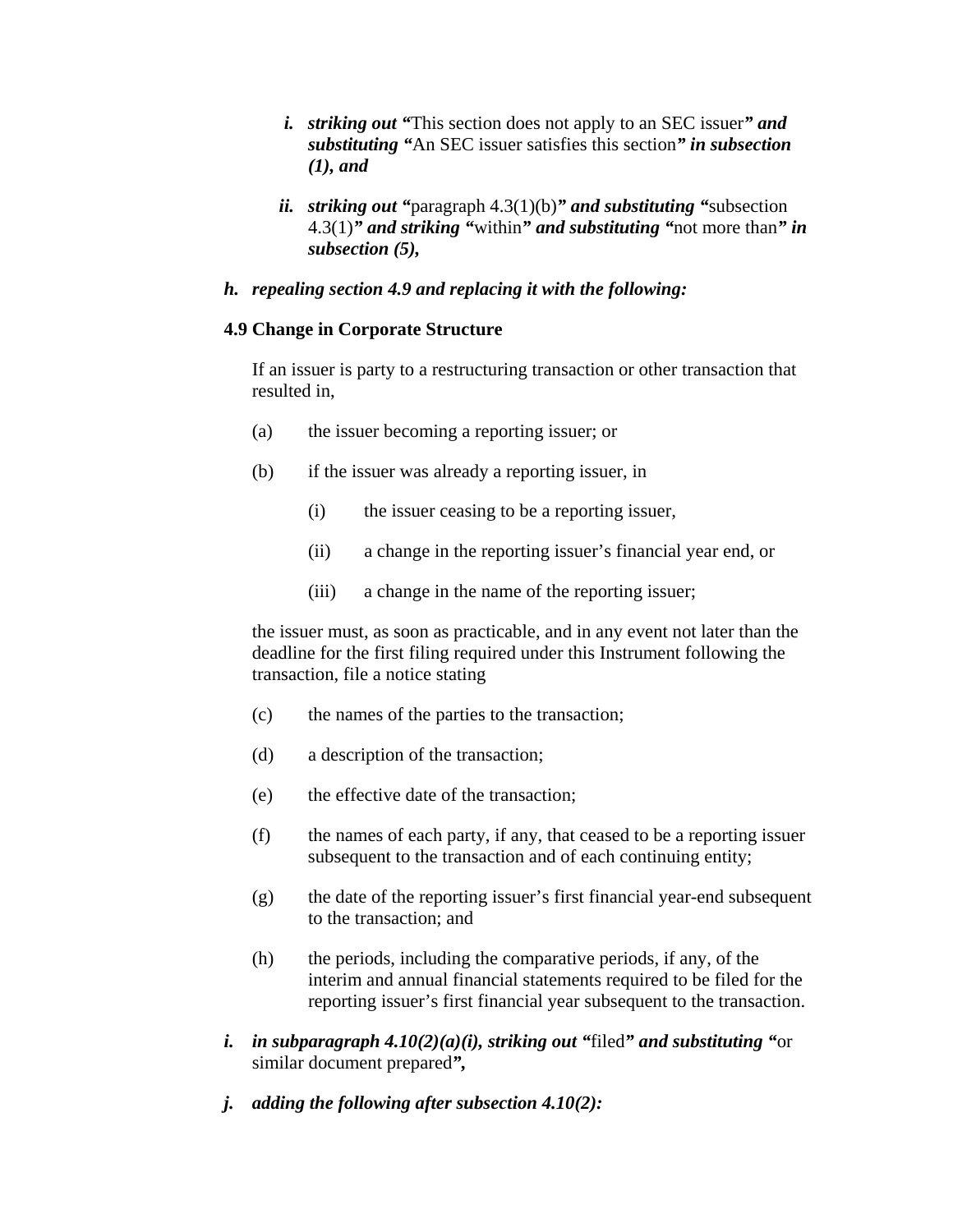(3) **Comparative Financial Information in Interim Financial Statements after a Reverse Takeover** – A reporting issuer is not required to provide comparative interim financial information for the reverse takeover acquirer for periods that ended before the date of a reverse takeover if

- (a) to a reasonable person it is impracticable to present priorperiod information on a basis consistent with subsection 4.3(2);
- (b) the prior-period information that is available is presented; and
- (c) the notes to the interim financial statements disclose the fact that the prior-period information has not been prepared on a basis consistent with the most recent interim financial information. *, and*

# *k. in section 4.11,*

# *i. repealing the definition of "relevant period" in subsection (1) and substituting the following:*

"relevant period" means the period

- (a) commencing at the beginning of the reporting issuer's two most recently completed financial years and ending on the date of termination or resignation; or
- (b) during which the former auditor was the reporting issuer's auditor, if the former auditor was not the reporting issuer's auditor throughout the period described in paragraph (a);
- *ii. in subsection (3) adding "*the following three conditions are met:*" before subparagraph (3)(a)(i),*
- *iii. in subsection (4), striking out "*This section does not apply to an SEC issuer*" and substituting "*An SEC issuer satisfies this section*",*
- *iv. in clauses*  $(5)(a)(ii)(B)$  *and*  $(6)(a)(ii)(B)$ *, striking out "*applicable*", and*
- *v. in subsection (8), striking out "*applicable*".*
- *5. Part 5 is amended by,* 
	- *a. in section 5.1,*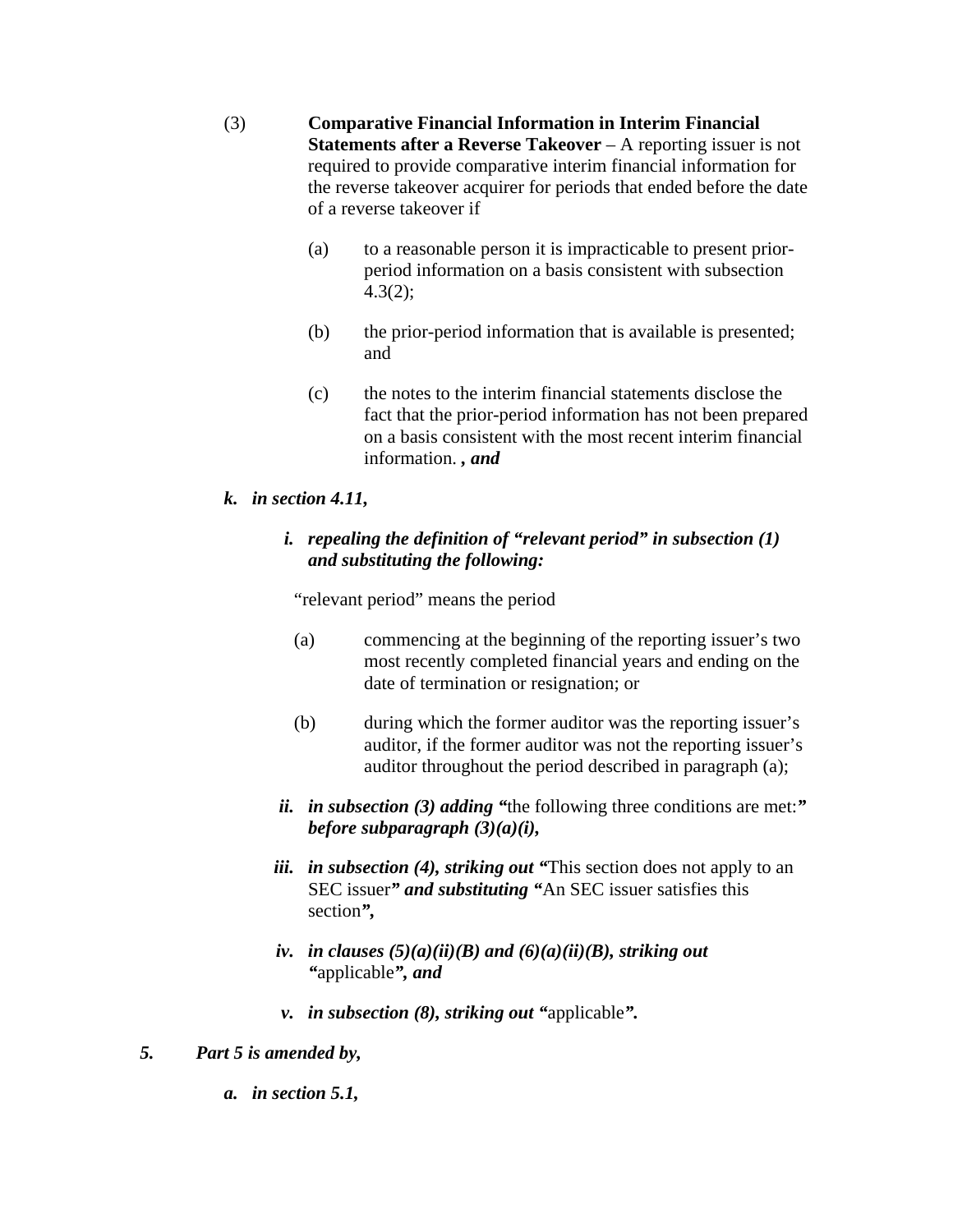#### *i. adding the following after subsection (1):*

- (1.1) Despite subsection (1), a reporting issuer does not have to file MD&A relating to the annual and interim financial statements required under sections 4.7 and 4.10 for financial years and interim periods that ended before the issuer became a reporting issuer.
- *ii. striking out "*, 4.4 and 4.7*" in paragraph (2)(a) and substituting "*and 4.4*", and*
- *iii. striking out "*, 4.3(1) or 4.7(1)*" in paragraph (2)(b) and substituting "*or 4.3(1)*",*

#### *b. in section 5.2,*

- *i. repealing subsection (1) and substituting the following:*
- (1) If an SEC issuer that is a reporting issuer is filing its annual or interim MD&A prepared in accordance with Item 303 of Regulation S-K or Item 303 of Regulation S-B under the 1934 Act, then the SEC issuer must file that document on or before the earlier of
	- (a) the date the SEC issuer would be required to file that document under section 5.1; and
	- (b) the date the SEC issuer files that document with the SEC.
- (1.2) An SEC issuer that is a reporting issuer must file a supplement prepared in accordance with subsection (2) at the same time it files its annual or interim MD&A, if the SEC issuer
	- (a) has based the discussion in the MD&A on financial statements prepared in accordance with U.S. GAAP; and
	- (b) is required by subsection 4.1(1) of National Instrument 52- 107 *Acceptable Accounting Principles, Auditing Standards and Reporting Currency* to provide a reconciliation to Canadian GAAP. *, and*
	- *ii. striking out "*(1)*" in subsection (2) and substituting "*(1.2)*",*
- *c. adding "*year-to-date*" after "*and the comparative*" in paragraph 5.3(2)(b),*
- *d. in section 5.6,* 
	- *i. repealing subsection (1) and substituting the following:*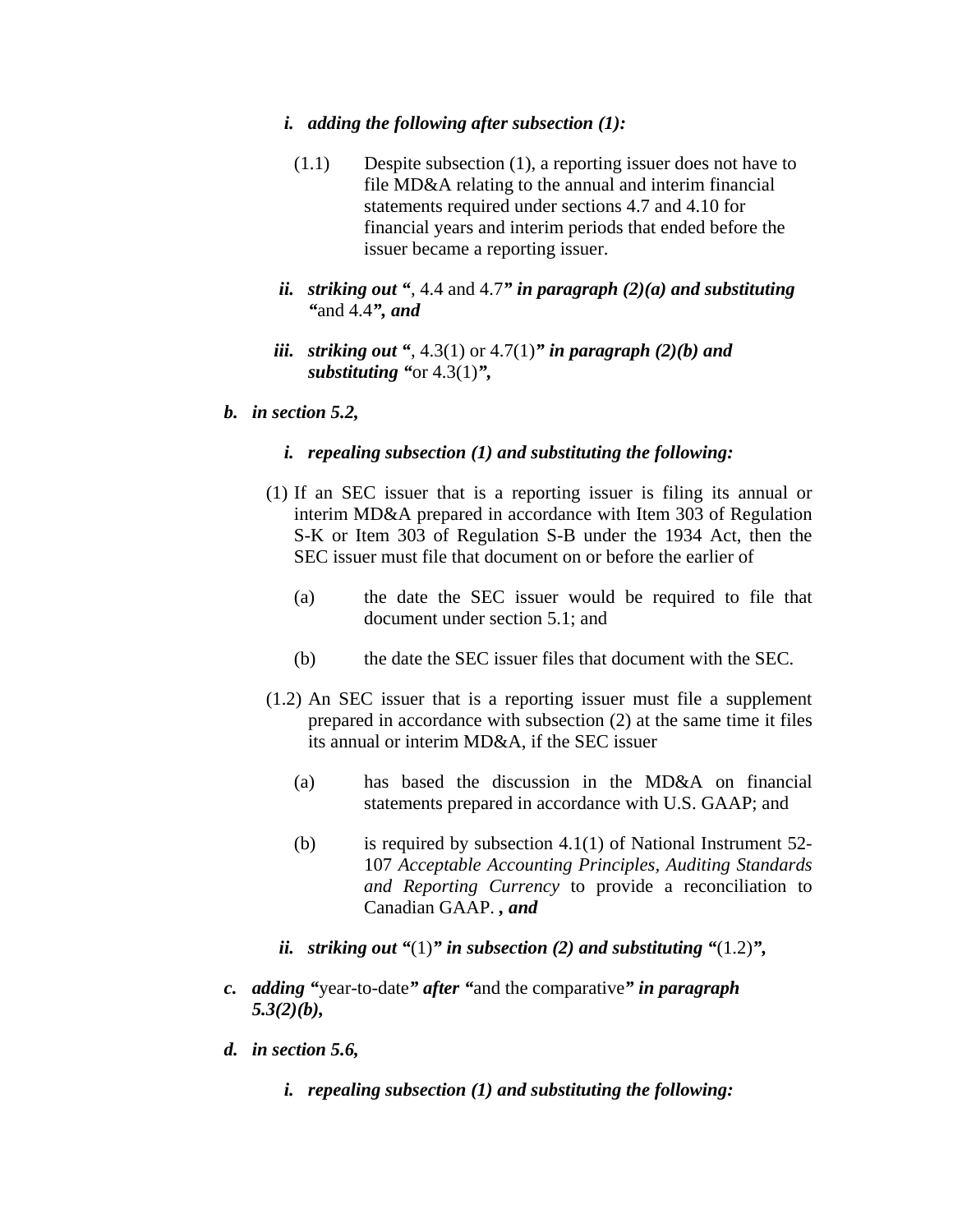- (1) If a registered holder or beneficial owner of securities of a reporting issuer requests the reporting issuer's annual or interim MD&A, the reporting issuer must send a copy of the requested MD&A and any MD&A supplement required under section 5.2 to the person or company that made the request, without charge, by the delivery deadline set out in subsection 4.6(1) for the annual or interim financial statements to which the MD&A relates. *, and*
- *ii. in subsection (3),* 
	- *1. striking out "*all*", and*
	- *2. adding "*, within the time set out in paragraph 4.6(1)(a) or 4.6(1)(b), as applicable, and in accordance with National Instrument 54-101 *Communication with Beneficial Owners of Securities of a Reporting Issuer" after "*holders of debt instruments*", and*
- *e. adding the following after section 5.6:*

## **5.7 Additional Disclosure for Reporting Issuers with Significant Equity Investees**

- (1) A reporting issuer that has a significant equity investee must disclose in its MD&A, or in its MD&A supplement if one is required under section 5.2, for each period referred to in subsection (2),
	- (a) summarized information as to the assets, liabilities and results of operations of the equity investee; and
	- (b) the reporting issuer's proportionate interest in the equity investee and any contingent issuance of securities by the equity investee that might significantly affect the reporting issuer's share of earnings.
- (2) The disclosure in subsection (1) must be provided for the following periods:
	- (a) in the case of annual MD&A, for the two most recently completed financial years; and
	- (b) in the case of interim MD&A, for the most recent year-todate interim period and the comparative year-to-date period presented in the interim financial statements.
- (3) Subsection (1) does not apply if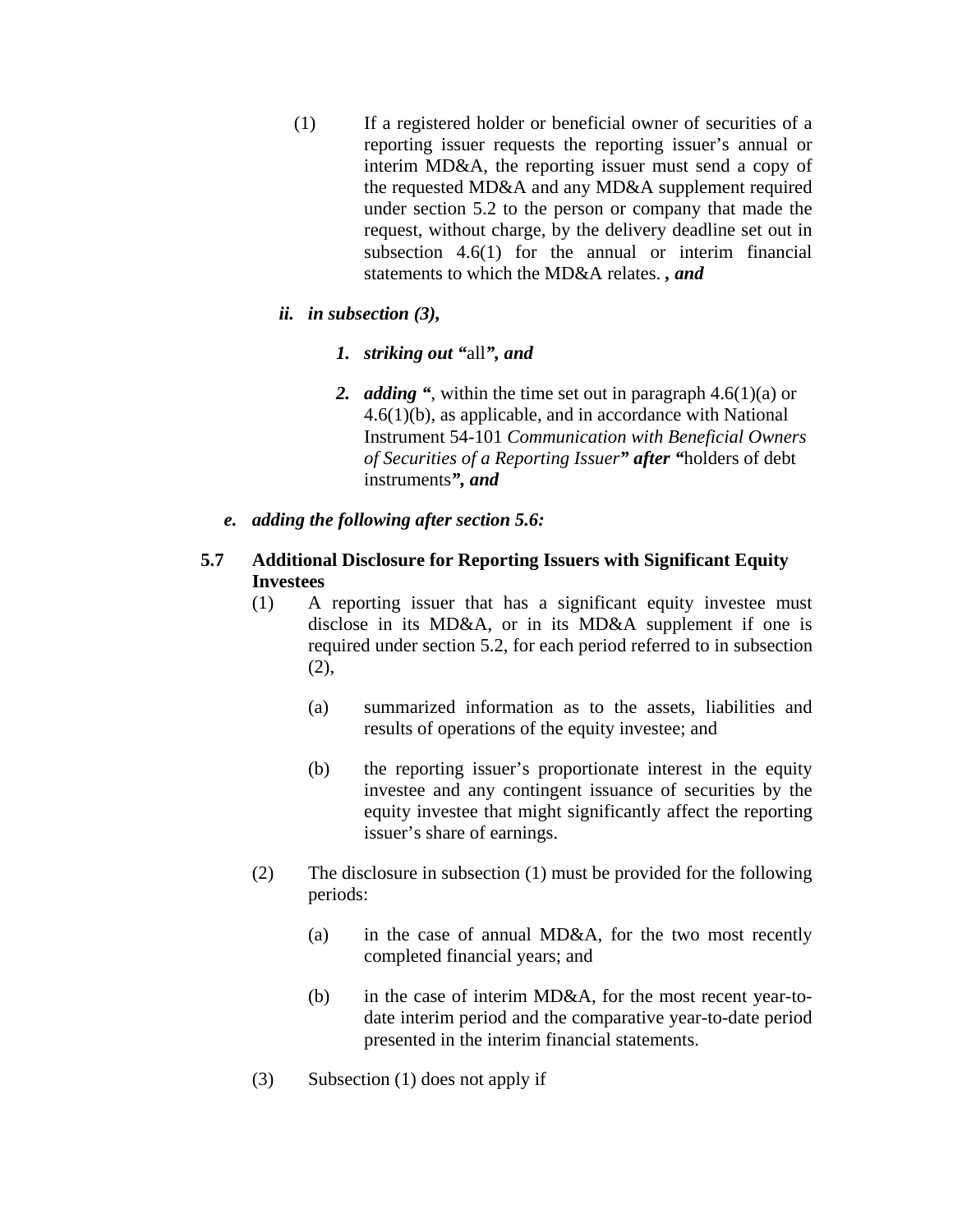- (a) the information required under that subsection has been disclosed in the financial statements to which the MD&A or MD&A supplement relates; or
- (b) the issuer files separate financial statements of the equity investee for the periods referred to in subsection (2).

## *6. Part 6 is amended by repealing section 6.3.*

- *7. Part 7 is amended by striking out "*paragraph (1)(a)*" in subsection 7.1(7) and substituting "*subsection (1)*".*
- *8. Part 8 is amended by,* 
	- *a. in subsection 8.1(1),* 
		- *i. adding "*to which reserves, as defined in National Instrument 51- 101 *Standards of Disclosure for Oil and Gas Activities*, have been specifically attributed*" after "*oil and gas property*" in the definition of "business", and*
		- *ii. repealing subsection (2),*
	- *b. renumbering section 8.2 as subsection 8.2(1) and adding the following after subsection (1):* 
		- (2) Despite subsection (1), if the financial year of the acquired business referred to in clause  $8.4(1)(a)(i)(A)$  ended 45 days or less before the acquisition, then a reporting issuer must file a business acquisition report
			- (a) within 90 days after the date of acquisition, in the case of an issuer other than a venture issuer, or
			- (b) within 120 days after the date of acquisition, in the case of a venture issuer.
	- *c. in section 8.3,* 
		- *i. adding "*and subsections 8.10(1) and 8.10(2)*" after "*subsection (3)*" in subsection (1),*
		- *ii. adding "*and subject to subsections 8.10(1) and 8.10(2)*" after "*Despite subsection (1)*" in subsection (3),*
		- *iii. adding "*or annual*" after "*recently completed interim*" in paragraphs (4)(a) and 4(b) wherever it occurs,*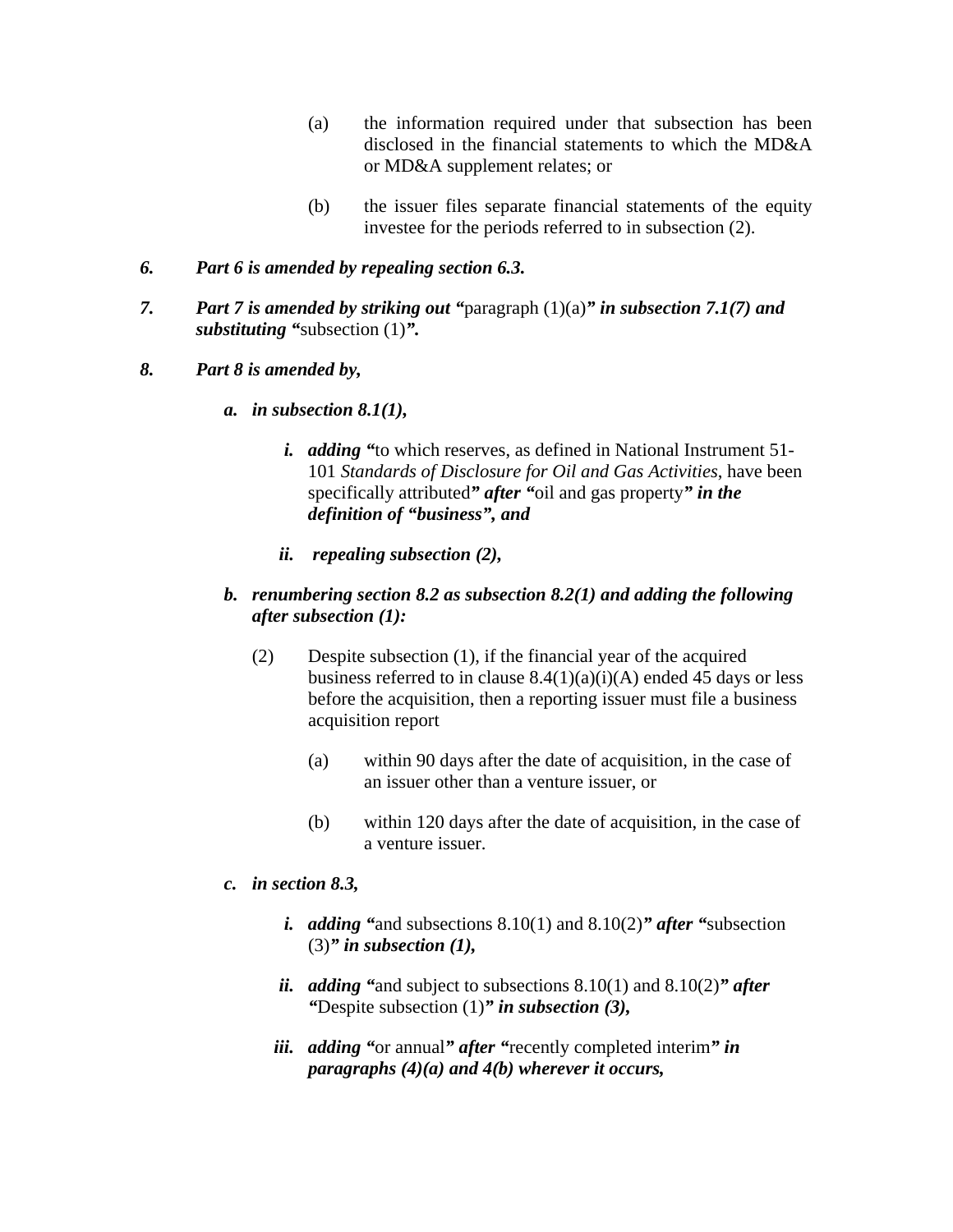- *iv. striking out "*ended before the date of the acquisition*" in paragraph (4)(b),*
- *v. in paragraph*  $(4)(c)$ *,* 
	- *1. renumbering item 1. and item 2. as subparagraph (i) and subparagraph (ii), respectively,*
	- *2. striking "*item 1.*" and substituting "*subparagraph (i)*", and*
	- *3. striking "*item 2.*" and substituting "*subparagraph (ii)*",*
- *vi. repealing subsection (5) and substituting the following:* 
	- (5) If an acquisition does not meet any of the significance tests under subsection (4), the acquisition is not a significant acquisition.
- *vii. repealing subsections (8) and (9) and substituting the following:* 
	- **(8) Application of the Income Test if Lower Than Average Income for the Most Recent Year** - For the purposes of paragraph  $(2)(c)$  and clause  $(4)(c)(ii)(A)$ , if the reporting issuer's consolidated income from continuing operations for the most recently completed financial year was lower by 20 percent or more than its average consolidated income from continuing operations for the three most recently completed financial years, then the issuer may, subject to subsection (10), substitute the average consolidated income from continuing operations for the three most recently completed financial years in determining whether the significance test set out in paragraph  $(2)(c)$  or  $(4)(c)$  is satisfied.
	- **(9) Application of the Optional Income Test if Lower Than Average Income for the Most Recent Year** - For the purpose of clause  $(4)(c)(ii)(B)$  if the reporting issuer's consolidated income from continuing operations for the most recently completed 12-month period was lower by 20 percent or more than its average consolidated income from continuing operations for the three most recently completed 12-month periods, then the issuer may, subject to subsection (10), substitute the average consolidated income for the three most recently completed 12-month periods in determining whether the significance test set out in paragraph (4)(c) is satisfied. *, and*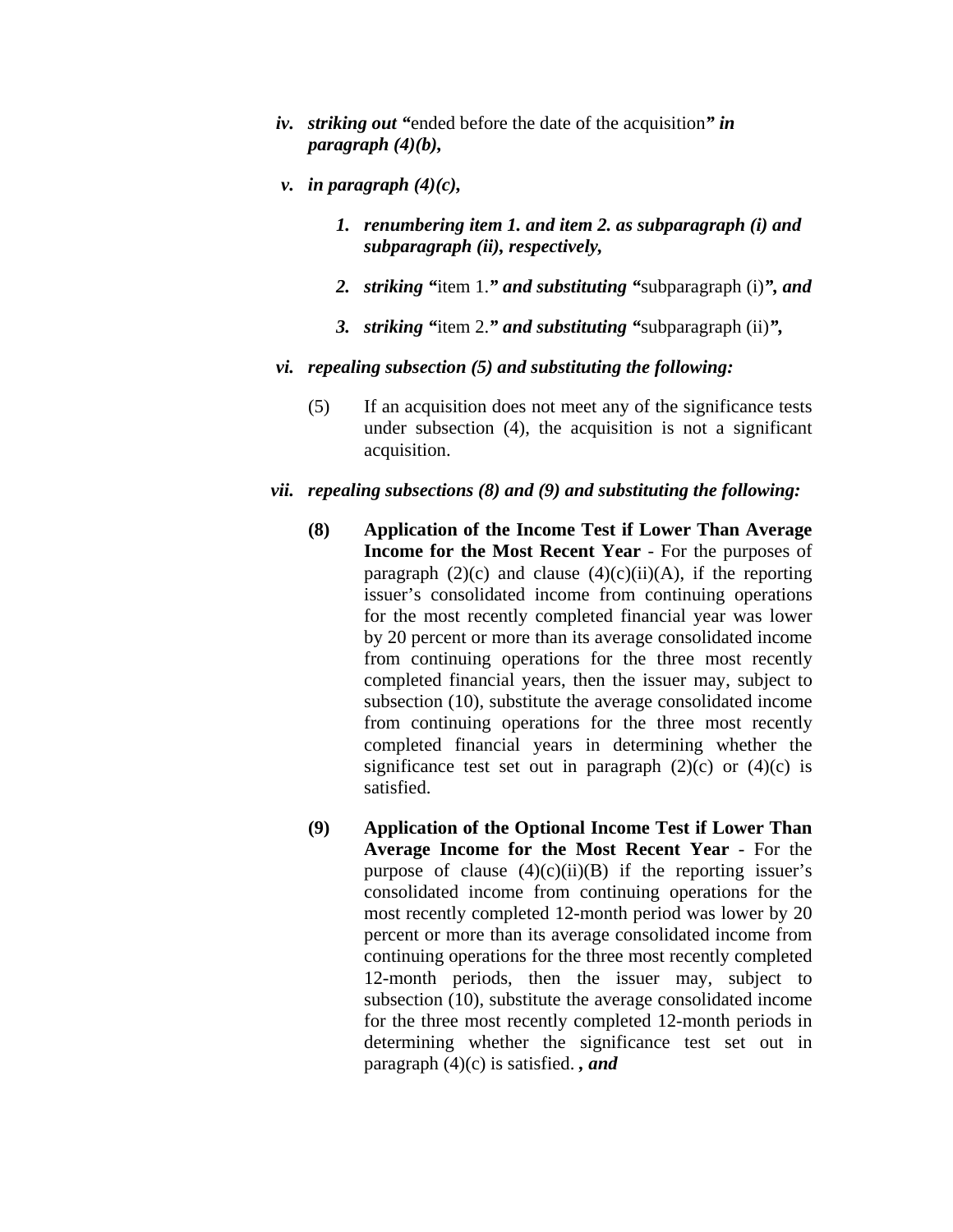### *viii. adding the following after subsection (11):*

- (11.1) **Application of the Optional Income Test based on Pro Forma Financial Information**. For the purposes of calculating the optional income test under clause  $(4)(c)(ii)(A)$ , a reporting issuer may use pro forma consolidated income from continuing operations for its most recently completed financial year that was included in a previously filed document if
	- (a) the reporting issuer has made a significant acquisition of a business subsequent to its most recently completed financial year; and
	- (b) the previously filed document included
		- (i) audited financial statements of that acquired business for the periods required by this Part; and
		- (ii) the pro forma financial information required by subsection  $8.4(5)$ .
	- *d. repealing section 8.4 and substituting the following:*

### **8.4 Financial Statement Disclosure for Significant Acquisitions**

- (1) **Comparative Annual Financial Statements** If a reporting issuer must file a business acquisition report under section 8.2, subject to sections 8.5 through 8.9, the business acquisition report must include the following for each business or related businesses:
	- (a) an income statement, a statement of retained earnings and a cash flow statement for the following periods:
		- (i) if the business has completed one financial year,
			- (A) the most recently completed financial year ended on or before the date of acquisition; and
			- (B) the financial year immediately preceding the most recently completed financial year, if any; or
		- (ii) if the business has not completed one financial year, the financial period commencing on the date of formation and ending on a date not more than 45 days before the date of acquisition;
	- (b) a balance sheet as at the end of each of the periods specified in paragraph (a); and
	- (c) notes to the financial statements.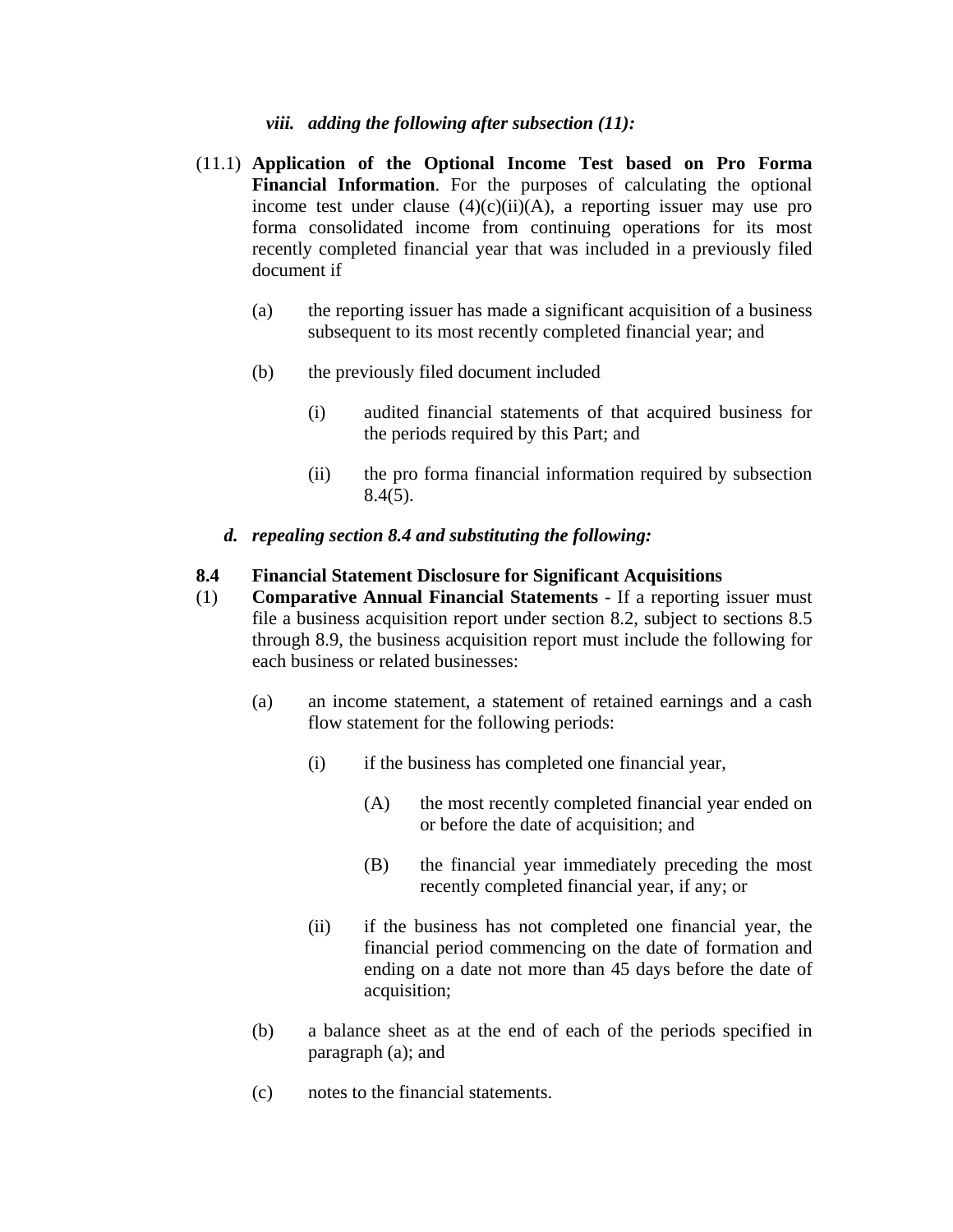- (2) **Audit** The most recently completed financial period referred to in subsection (1) must be audited.
- (3) **Interim Financial Statements** Subject to sections 8.6 through 8.11, if a reporting issuer must include financial statements in a business acquisition report under subsection (1), the business acquisition report must include financial statements for
	- (a) either
		- (i) the most recently completed interim period of the business that started the day after the date of the balance sheet specified in paragraph (1)(b) and ended before the date of acquisition; or
		- (ii) the period that started the day after the date of the balance sheet specified in paragraph (1)(b) and ended after the interim period referred to in subparagraph (i) and before the date of acquisition; and
	- (b) the comparable period in the preceding financial year of the business.
- (4) **Exemption from Interim Financial Statement Requirements**  Subsection (3) does not apply to a reporting issuer if
	- (a) the issuer filed a document before the date of acquisition that provided prospectus-level disclosure for the acquired business;
	- (b) the issuer incorporates by reference into the business acquisition report any interim financial statements for the acquired business's current financial year that were included in the document referred to in paragraph (a);
	- (c) the financial statements included in the document referred to in paragraph (a) are for the interim period or financial year, or a period ending after that interim period or financial year, immediately preceding the interim period referred to in subsection  $(3)$ ;
	- (d) a reasonable investor would not regard the issuer's primary business to be the business acquired by the issuer; and
	- (e) the issuer will not account for the acquisition as continuity of interests.
- (5) **Pro Forma Financial Statements Required in a Business Acquisition Report** - If a reporting issuer is required to include financial statements in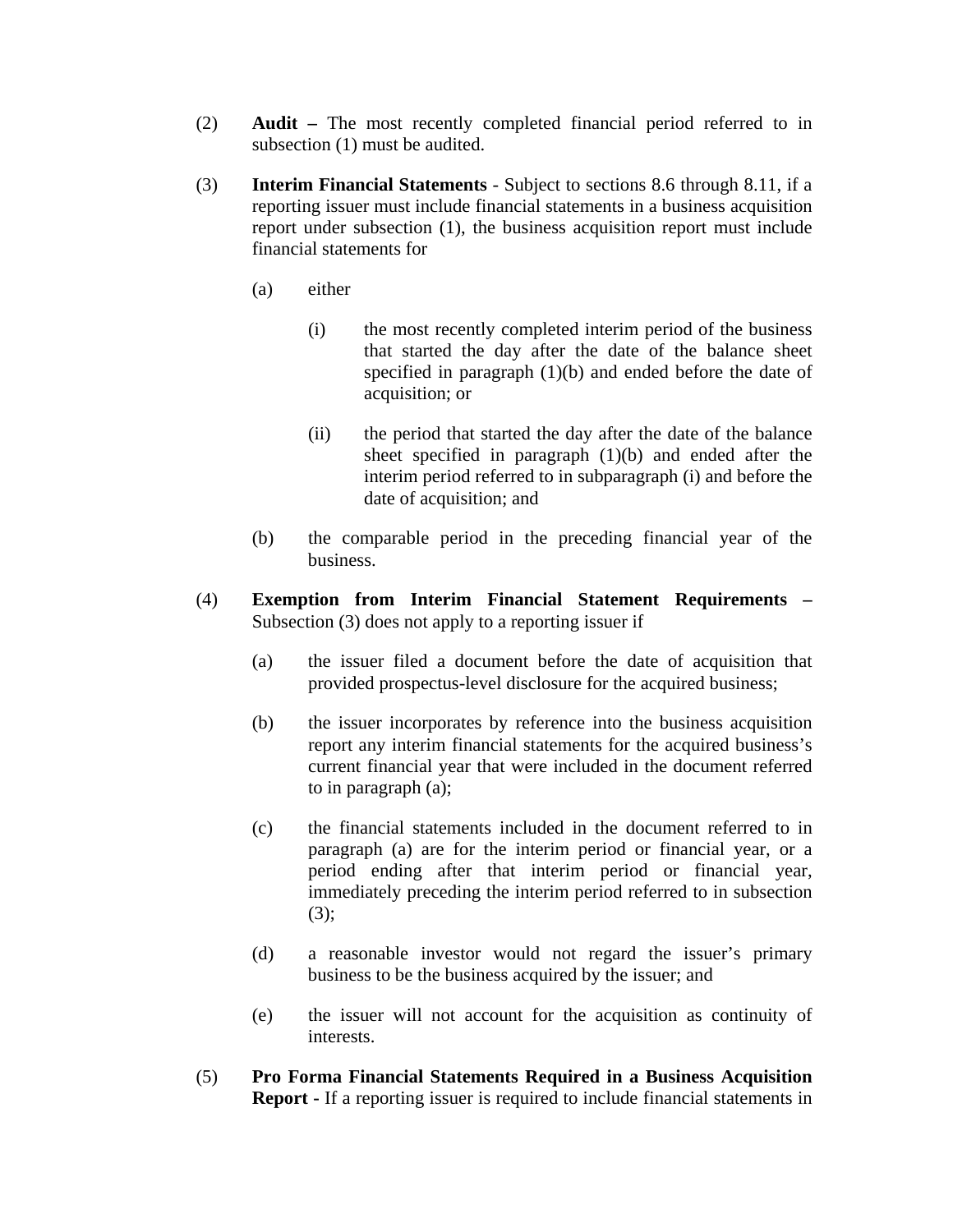a business acquisition report under subsection (1) or (3), the business acquisition report must include

- (a) a pro forma balance sheet of the reporting issuer, as at the date of
	- (i) the reporting issuer's most recent balance sheet filed, that gives effect, as if they had taken place as at the date of the pro forma balance sheet, to significant acquisitions that have been completed, but are not reflected in the reporting issuer's most recent balance sheet for an annual or interim period, or
	- (ii) the acquired business's most recent balance sheet, if the reporting issuer has not filed a balance sheet for an annual or interim period, that gives effect, as if they had taken place as at the date of the pro forma balance sheet, to significant acquisitions that have been completed;
- (b) a pro forma income statement of the reporting issuer for each of the following financial periods:
	- (i) the reporting issuer's
		- (A) most recently completed financial year for which it has been required to file financial statements, and
		- (B) most recently completed interim period for which it has been required to file financial statements that started after the period in clause (A) and ended before the acquisition date or, at the issuer's option, ended after the acquisition date,

that gives effect to significant acquisitions completed after the ending date of the reporting issuer's most recently completed financial year for which financial statements are required to have been filed, as if they had taken place at the beginning of that financial year; or

- (ii) if the reporting issuer has not been required to file financial statements, for the acquired business's
	- (A) most recently completed financial year that ended before the date of acquisition, and
	- (B) period for which financial statements are included in the business acquisition report under paragraph 8.4(3)(a),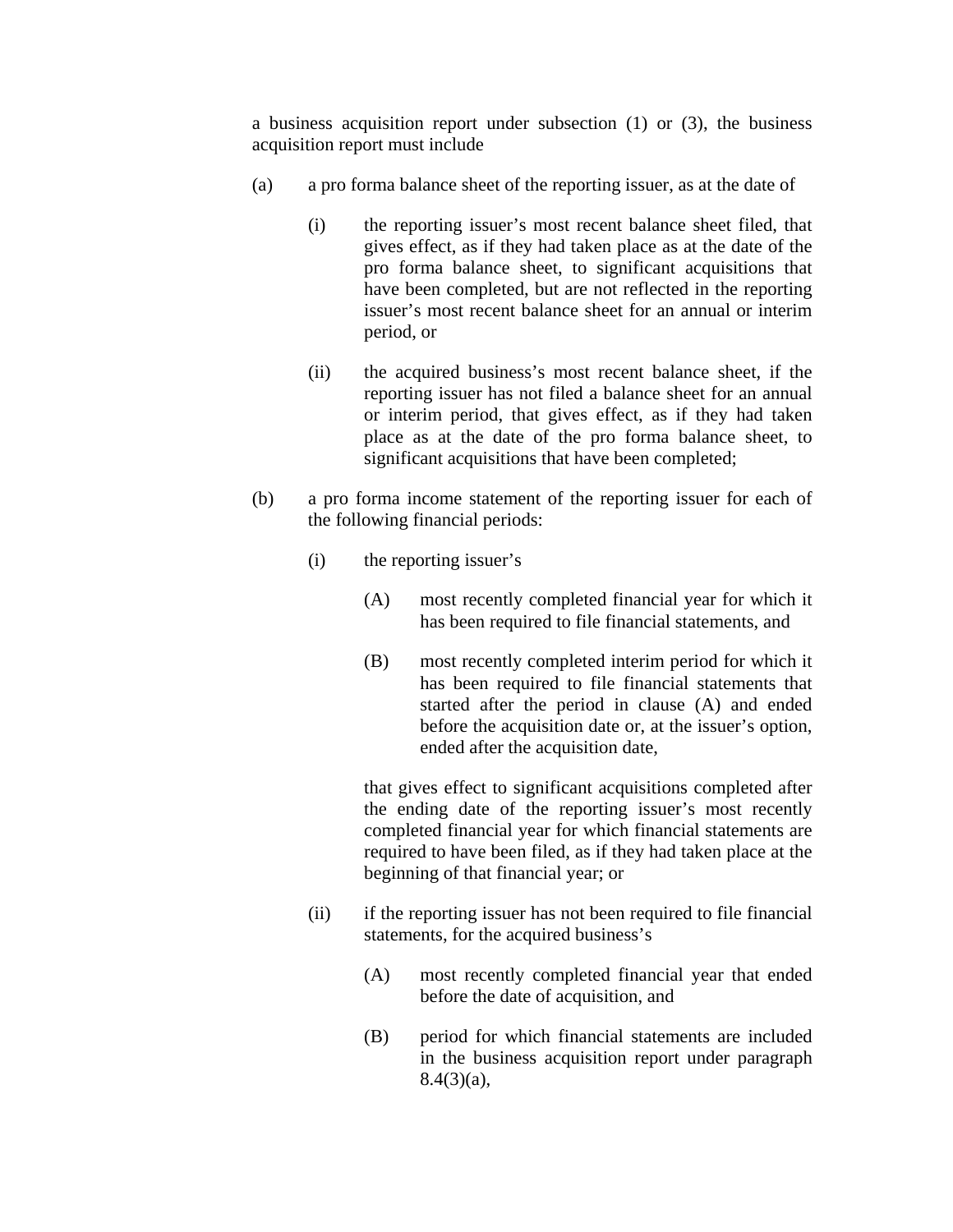that gives effect to significant acquisitions completed as if they had taken place at the beginning of the period referred to in clause (A); and

- (c) pro forma earnings per share based on the pro forma financial statements referred to in paragraph (b).
- (6) **Exemption from Pro Forma Financial Statement Requirements** Paragraph 8.4(5)(a) and clauses 8.4(5)(b)(i)(B) and 8.4(5)(b)(ii)(B) do not apply to a reporting issuer if
	- (a) the issuer filed a document before the date of acquisition that provided prospectus-level disclosure for the acquired business;
	- (b) the issuer incorporates by reference into the business acquisition report the pro forma financial statements relating to the acquisition that were included in the document referred to in paragraph (a);
	- (c) the pro forma financial statements referred to in paragraph (b) are,
		- (i) in the case of the income statement, for the interim period or financial year, or a period ending after the interim period or financial year, immediately preceding the period referred to in clause  $8.4(5)(b)(i)(B)$  or  $8.4(5)(b)(ii)(B)$ , as applicable, and
		- (ii) in the case of the pro forma balance sheet, as at the last date of the period covered by the income statement referred to in subparagraph (i);
	- (d) a reasonable investor would not regard the issuer's primary business to be the business acquired by the issuer; and
	- (e) the issuer will not account for the acquisition as continuity of interests.
- (7) **Preparation of Pro Forma Financial Statements** If a reporting issuer is required to include pro forma financial statements in a business acquisition report under subsection (5),
	- (a) the reporting issuer must identify in the pro forma financial statements each significant acquisition, if the pro forma financial statements give effect to more than one significant acquisition;
	- (b) the reporting issuer must include in the pro forma financial statements a description of the underlying assumptions on which the pro forma financial statements are prepared, cross-referenced to each related pro forma adjustment;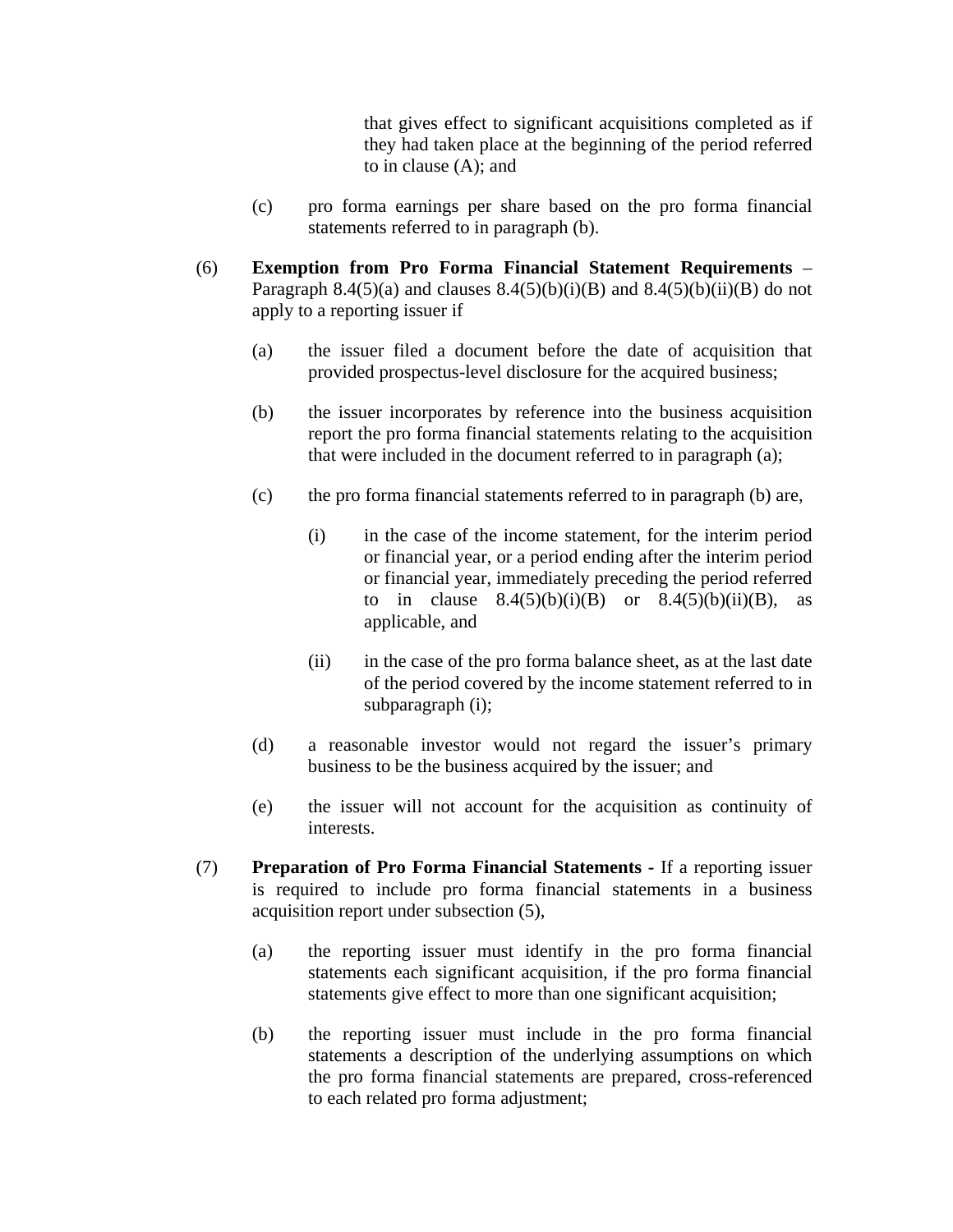- (c) if the financial year-end of the business differs from the reporting issuer's year-end by more than 93 days, for the purpose of preparing the pro forma income statement for the reporting issuer's most recently completed financial year, the reporting issuer must construct an income statement of the business for a period of 12 consecutive months ending no more than 93 days before or after the reporting issuer's year-end, by adding the results for a subsequent interim period to a completed financial year of the business and deducting the comparable interim results for the immediately preceding year;
- (d) if a constructed income statement is required under paragraph (c), the pro forma financial statements must disclose the period covered by the constructed income statement on the face of the pro forma financial statements and must include a note stating that the financial statements of the business used to prepare the pro forma financial statements were prepared for the purpose of the pro forma financial statements and do not conform with the financial statements for the business included elsewhere in the business acquisition report;
- (e) if a reporting issuer is required to prepare a pro forma income statement for an interim period required by paragraph (5)(b), and the pro forma income statement for the most recently completed financial year includes results of the business which are also included in the pro forma income statement for the interim period, the reporting issuer must disclose in a note to the pro forma financial statements the revenue, expenses, gross profit and income from continuing operations included in each pro forma income statement for the overlapping period; and
- (f) a constructed period referred to in paragraph (c) does not have to be audited.
- (8) **Financial Statements of Related Businesses** If a reporting issuer is required under subsection (1) to include financial statements for more than one business because the significant acquisition involves an acquisition of related businesses, the financial statements required under subsection (1) must be presented separately for each business, except for the periods during which the businesses have been under common control or management, in which case the reporting issuer may present the financial statements of the businesses on a combined basis.
	- *e. repealing section 8.5,*
	- *f. in section 8.6,*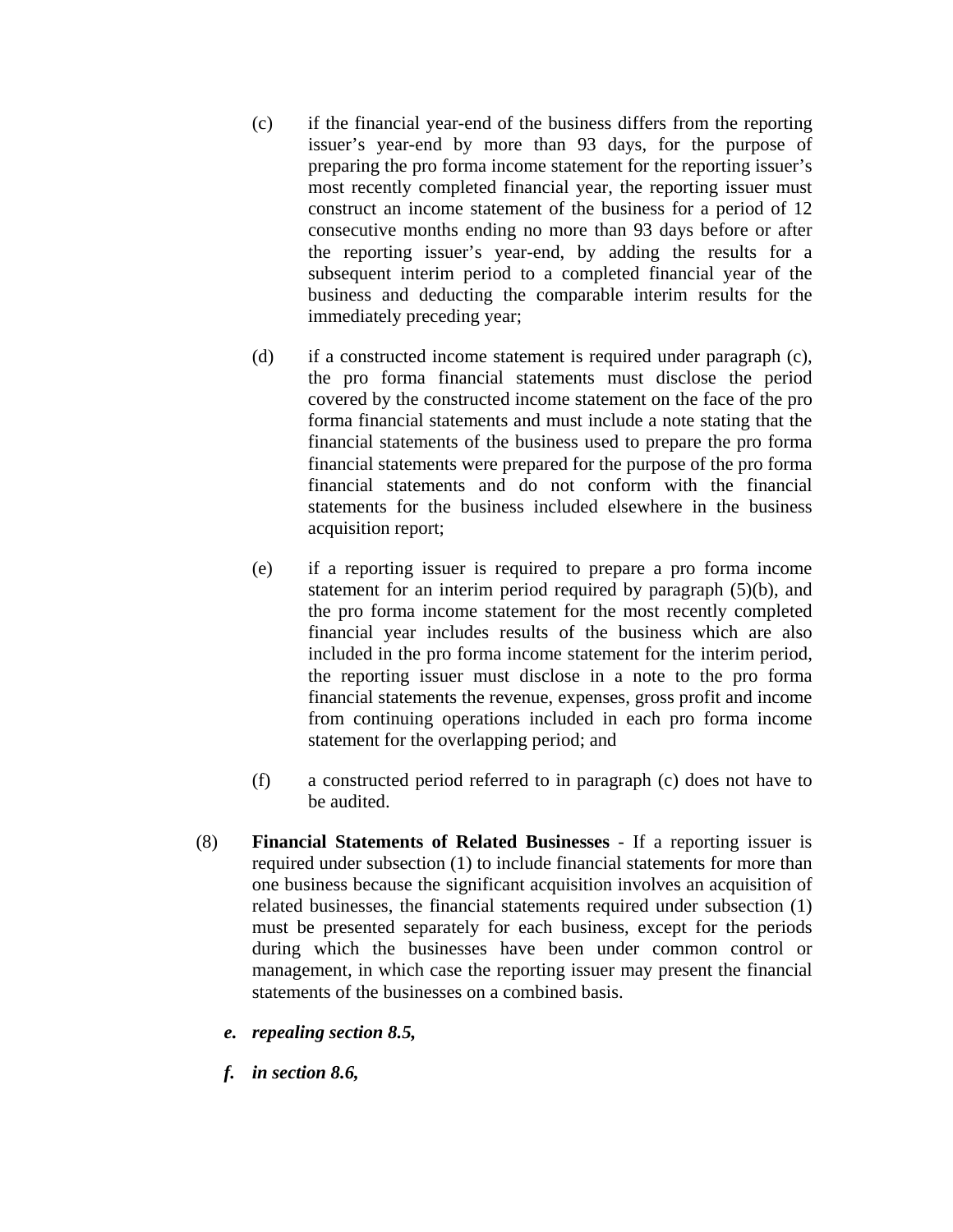- *i. striking out "*an investment accounted for using the equity method*" and substituting "*of an equity investee*" in paragraph (a),*
- *ii. striking out "*business*" and substituting "*equity investee*" in subparagraphs (b)(i) and (b)(ii), wherever it appears, and*
- *iii. striking out "*business*" and substituting "*equity investee*" in subparagraph (c)(i),*
- *g. repealing section 8.7,*
- *h. in section 8.8,* 
	- *i. striking out "*8.5*" and substituting "*8.4*", and*
	- *ii. striking out "*two completed financial years for*",*
- *i. in section 8.9, striking out "*(2)*" and substituting "*(3)*",*
- *j. repealing section 8.10 and substituting the following:*

#### **8.10 Acquisition of an Interest in an Oil and Gas Property**

- (1) **Asset Test** Despite subsections 8.3(2) and 8.3(4), the asset tests in paragraphs  $8.3(2)(a)$  and  $8.3(4)(a)$  do not apply to an acquisition of
	- (a) a business that is an interest in an oil and gas property, or
	- (b) related businesses that are interests in oil and gas properties,

unless the acquisition is of securities of another issuer.

- (2) **Income Test** Despite subsections 8.3(2), 8.3(4), 8.3(8), 8.3(9), 8.3(10) and 8.3(12), a reporting issuer must substitute "operating income" for "consolidated income from continuing operations" for the purposes of the income test in paragraphs  $8.3(2)(c)$  and  $8.3(4)(c)$  if the acquisition is one described in subsection (1).
- (3) **Exemption from Financial Statement Disclosure** A reporting issuer is exempt from the requirements in section 8.4 if
	- (a) the significant acquisition is an acquisition described in subsection  $(1);$
	- (b) the reporting issuer is unable to provide the financial statements in respect of the significant acquisition otherwise required under this Part because those financial statements do not exist or because the reporting issuer does not have access to those financial statements;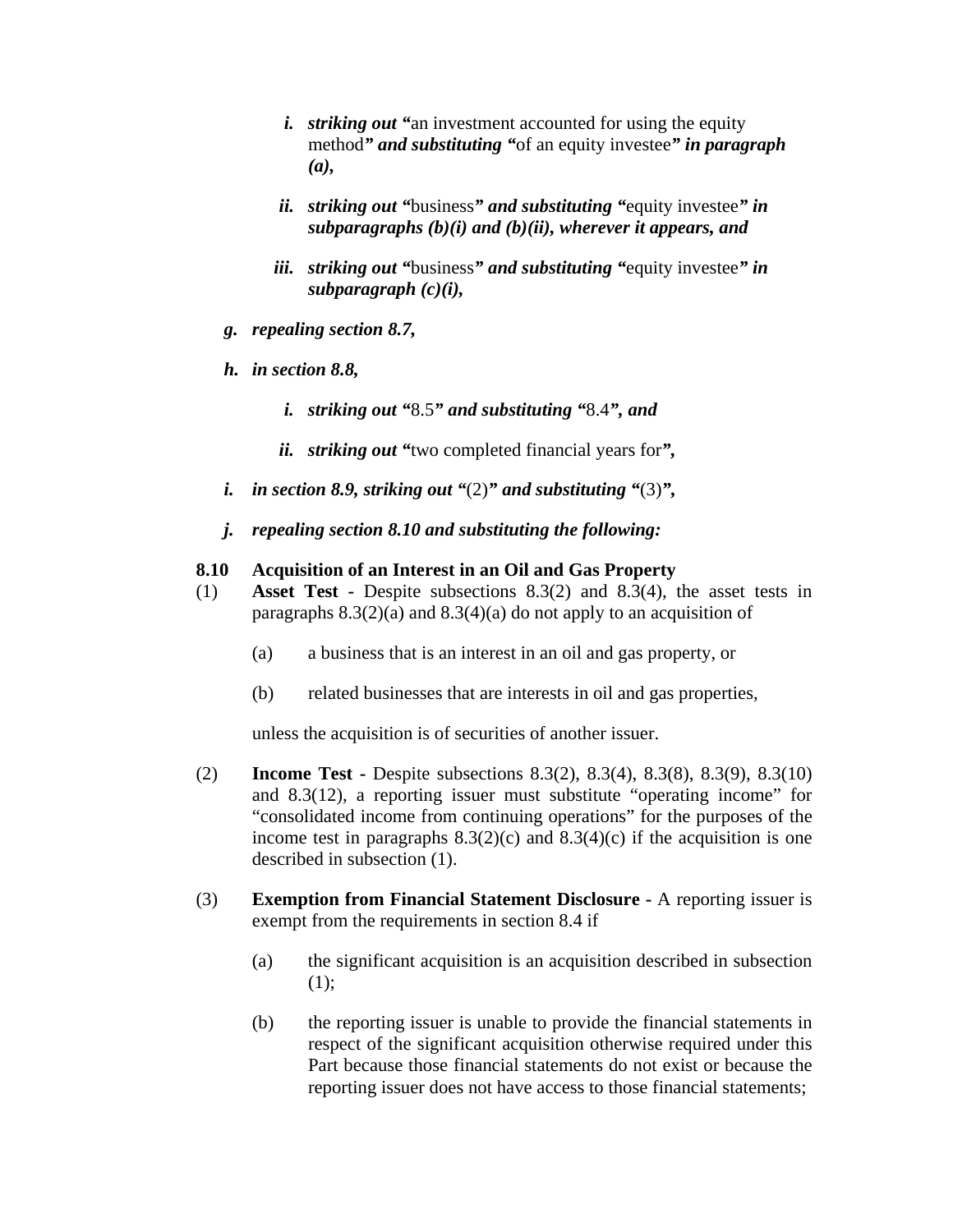- (c) the acquisition does not constitute a reverse takeover;
- (d) the business or related businesses did not, immediately before the time of completion of the acquisition, constitute a "reportable segment" of the vendor, as defined in the Handbook;
- (e) in respect of the business or related businesses, for each of the financial periods for which financial statements would, but for this section, be required under section 8.4, the business acquisition report includes
	- (i) an operating statement, accompanied by a report of an auditor, presenting for the business or related businesses at least the following:
		- (A) gross revenue;
		- (B) royalty expenses;
		- (C) production costs; and
		- (D) operating income;
	- (ii) a pro forma operating statement of the reporting issuer that gives effect to significant acquisitions completed after the ending date of the reporting issuer's most recently completed financial year for which financial statements are required to have been filed, as if they had taken place at the beginning of that financial year, for each of the financial periods referred to in paragraph 8.4(5)(b);
	- (iii) a description of the property or properties and the interest acquired by the reporting issuer; and
	- (iv) disclosure of the annual oil and gas production volumes from the business or related businesses; and
- (f) the business acquisition report discloses
	- (i) the estimated reserves and related future net revenue attributable to the business or related businesses, the material assumptions used in preparing the estimates and the identity and relationship to the reporting issuer or to the vendor of the person who prepared the estimates; and
	- (ii) the estimated oil and gas production volumes from the business or related businesses for the first year reflected in the estimates disclosed under subparagraph (f)(i). *, and*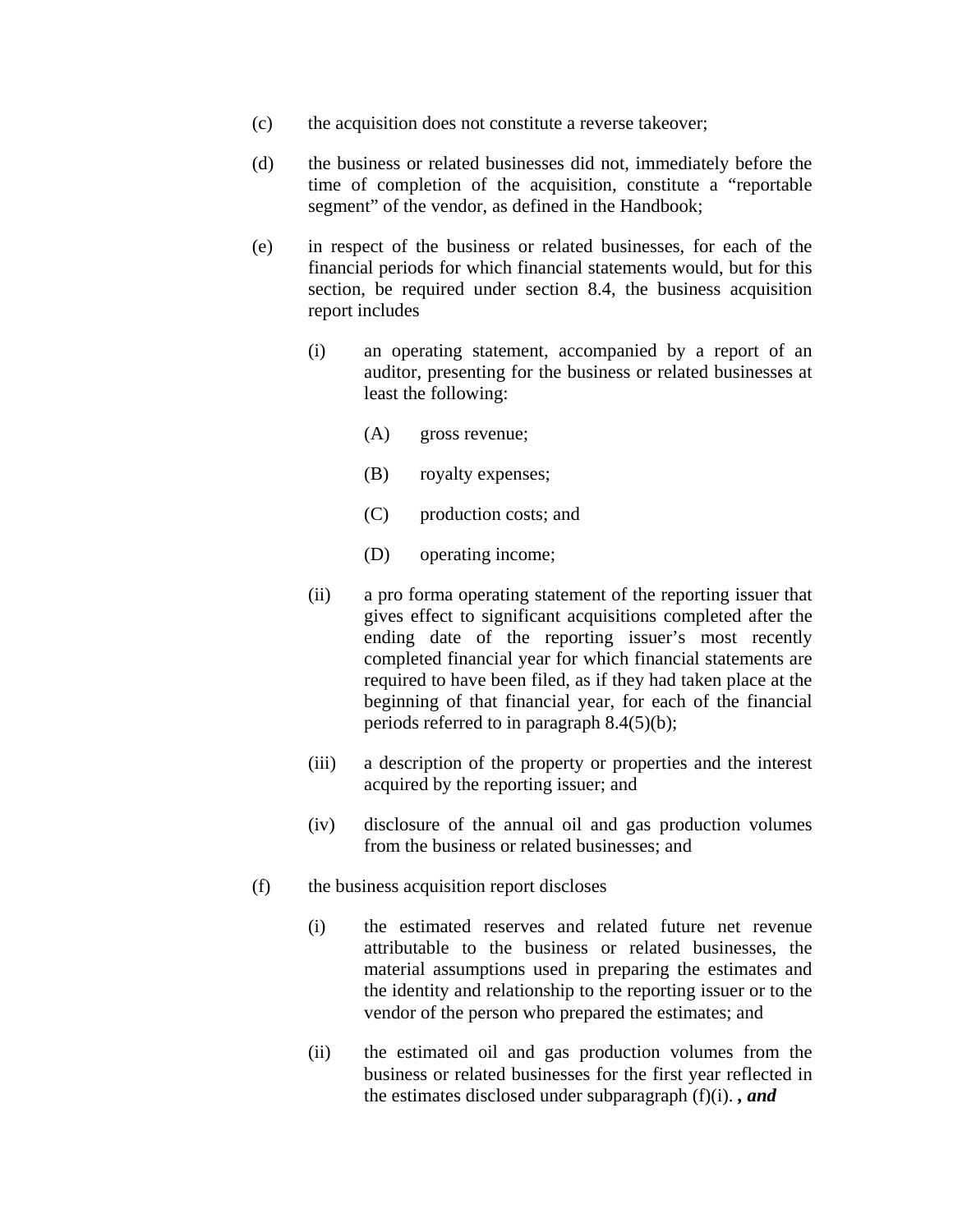*k. in section 8.11, striking out "*(3)*" and substituting "*(5)*".* 

## *9. Part 9 is amended by repealing section 9.5 and substituting the following:*

## **9.5 Exemption**

Sections 9.1 to 9.4 do not apply to a reporting issuer that complies with the requirements of the laws under which it is incorporated, organized or continued, if

- (a) the requirements are substantially similar to the requirements of this Part; and
- (b) the person or company promptly files a copy of any information circular, form of proxy and all other material sent by the person or company in connection with the meeting.

## *10. Part 11 is amended by*

- *a. in the heading preceding section 11.1, striking "*Filing*" and substituting "*Disclosure*";*
- *b. striking "*or*" at the end of paragraph 11.1(1)(a), adding "*or*" at the end of paragraph 11.1(1)(b), and adding the following after paragraph 11.1(1)(b):* 
	- (c) that it files with another provincial or territorial securities regulatory authority or regulator other than in connection with a distribution.
- *c. in paragraph 11.1(1)(b), adding "*under the 1934 Act*" after "*furnishes to the SEC*",*
- *d. striking out "*and*" at the end of paragraph 11.1(2)(a), adding "*and*" at the end of paragraph 11.1(2)(b), and adding the following after paragraph 11.1(2)(b):* 
	- (c) the date on which the reporting issuer files that material with the other provincial or territorial securities regulatory authority or regulator. *, and*

## *e. adding the following after section 11.4:*

## **11.5 Re-filing Documents**

If a reporting issuer decides it will re-file a document, or re-state information in a document, filed under this Instrument, and the information in the re-filed document, or re-stated information, will differ materially from the information in the original document, the issuer must immediately issue and file a news release authorized by a senior officer disclosing the nature and substance of the change or proposed changes.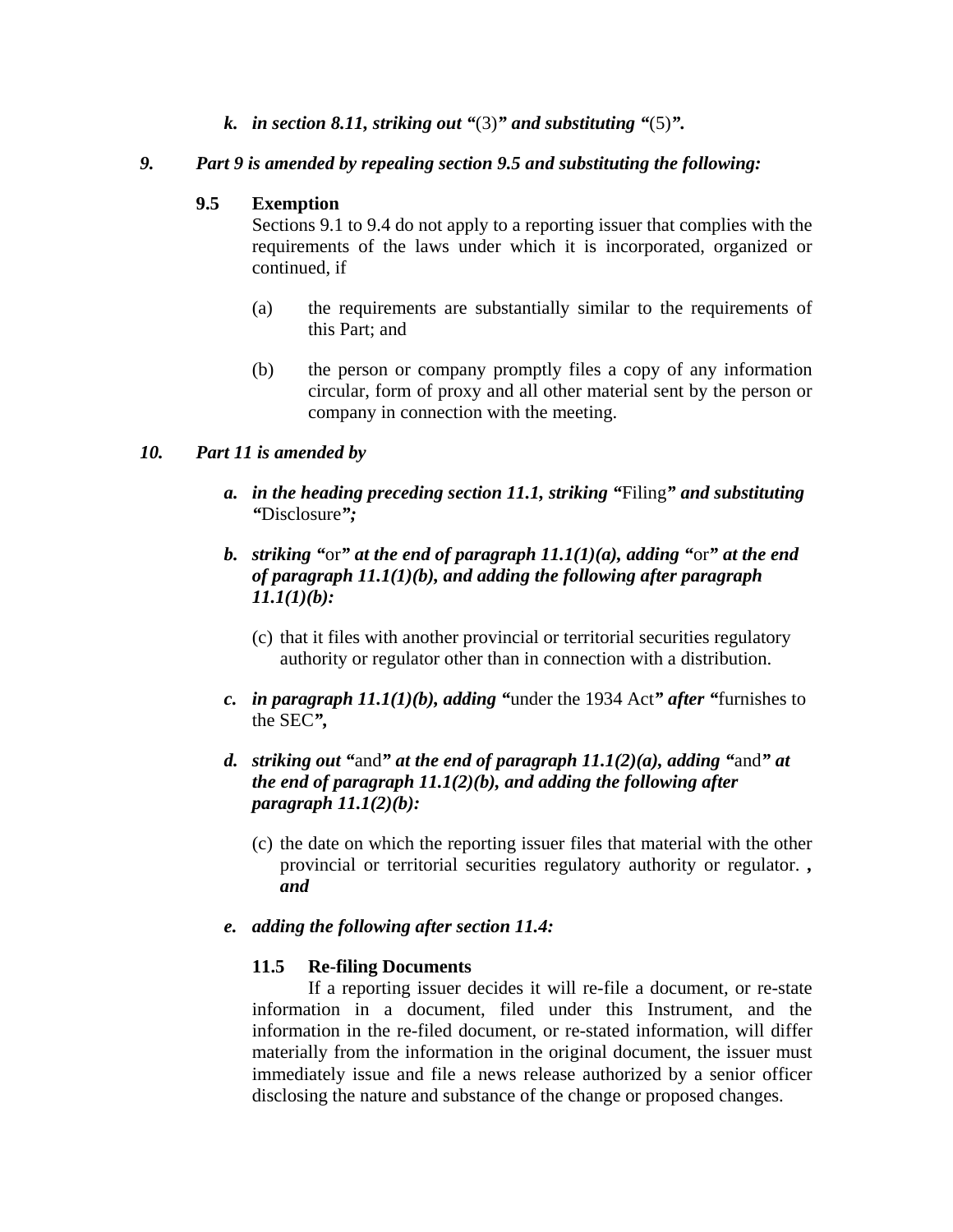- *11. Part 12 is amended by striking out "*under National Instrument 13-101 *System for Electronic Data Analysis and Retrieval* (SEDAR)*" in paragraph 12.1(2)(b).*
- *12. Part 13 is amended by,* 
	- *a. adding the following after subsection 13.1(2):* 
		- (3) Except in Ontario, an exemption referred to in subsection (1) is granted under the statute referred to in Appendix B of National Instrument 14-101 *Definitions* opposite the name of the local jurisdiction.
	- *b. in subsection 13.3(2),* 
		- *i. striking "*this Instrument does not apply to*",*
		- *ii. adding "*satisfies the requirements in this Instrument*" before "*if*",*
		- *iii. striking out "*direct or indirect*" in paragraph (a),*
		- *iv. repealing paragraph (b) and substituting the following:*
		- (b) the parent issuer is either
			- (i) an SEC issuer with a class of securities listed or quoted on a U.S. marketplace; or
			- (ii) a reporting issuer in Alberta, British Columbia, Manitoba, Nova Scotia, Ontario, Québec or Saskatchewan that has filed all documents it is required to file under this Instrument;
		- *v. adding "*the parent issuer or an affiliate of*" in subparagraph (c)(ii) after "*securities issued to*",*
		- *vi. in subparagraph (c)(iii),* 
			- *1. adding "*loan and investment corporations, savings companies, *" after "*loan corporations, *",*
			- *2. adding "*savings or*" after "*treasury branches, *", and*
			- *3. adding "*financial services cooperatives, *" after "*credit unions, *", and*
		- *vii. repealing paragraphs (d), (e) and (f) and substituting the following:* 
			- (d) the exchangeable security issuer files in electronic format,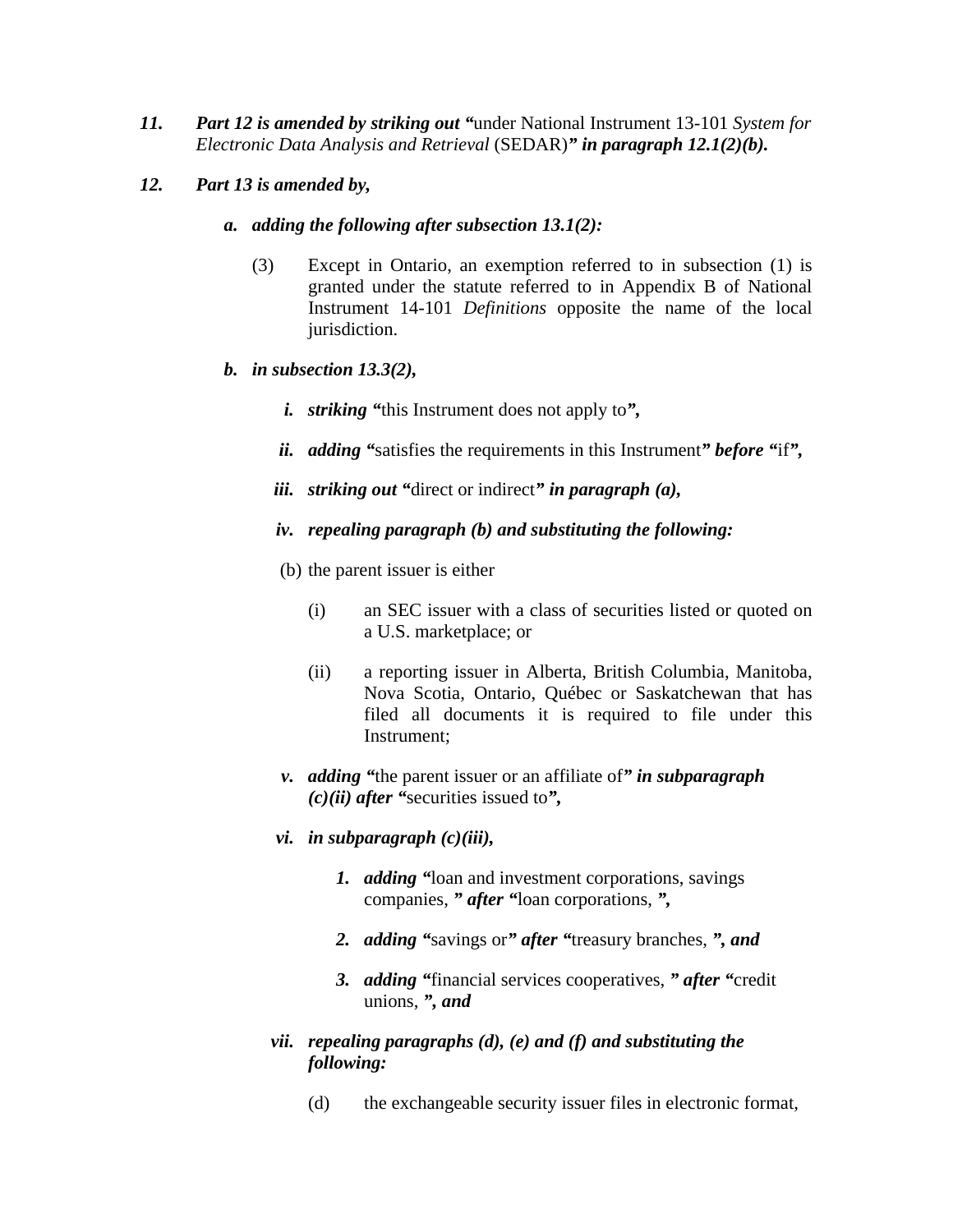- (i) if the parent issuer is not a reporting issuer in a jurisdiction listed in subparagraph (b)(ii), copies of all documents the parent issuer is required to file with the SEC under the 1934 Act, at the same time as, or as soon as practicable after, the filing by the parent issuer of those documents with the SEC; or
- (ii) if the parent issuer is a reporting issuer in a jurisdiction listed in subparagraph (b)(ii),
	- (A) a notice indicating that the exchangeable security issuer is relying on the continuous disclosure documents filed by its parent issuer and setting out where those documents can be found in electronic format, if the parent issuer is a reporting issuer in the local jurisdiction; or
	- (B) copies of all documents the parent issuer is required to file under securities legislation, other than in connection with a distribution, at the same time as the filing by the parent issuer of those documents with a securities regulatory authority or regulator;
- (e) the exchangeable security issuer concurrently sends to all holders of designated exchangeable securities all disclosure materials that are sent to holders of the underlying securities in the manner and at the time required by
	- (i) U.S. laws and any U.S. marketplace on which securities of the parent issuer are listed or quoted, if the parent issuer is an SEC issuer; or
	- (ii) securities legislation, if the parent issuer is not an SEC issuer;
- (f) the parent issuer
	- (i) complies with U.S. laws and the requirements of any U.S. marketplace on which the securities of the parent issuer are listed or quoted if the parent issuer is an SEC issuer, or securities legislation if the parent issuer is not an SEC issuer, in respect of making public disclosure of material information on a timely basis; and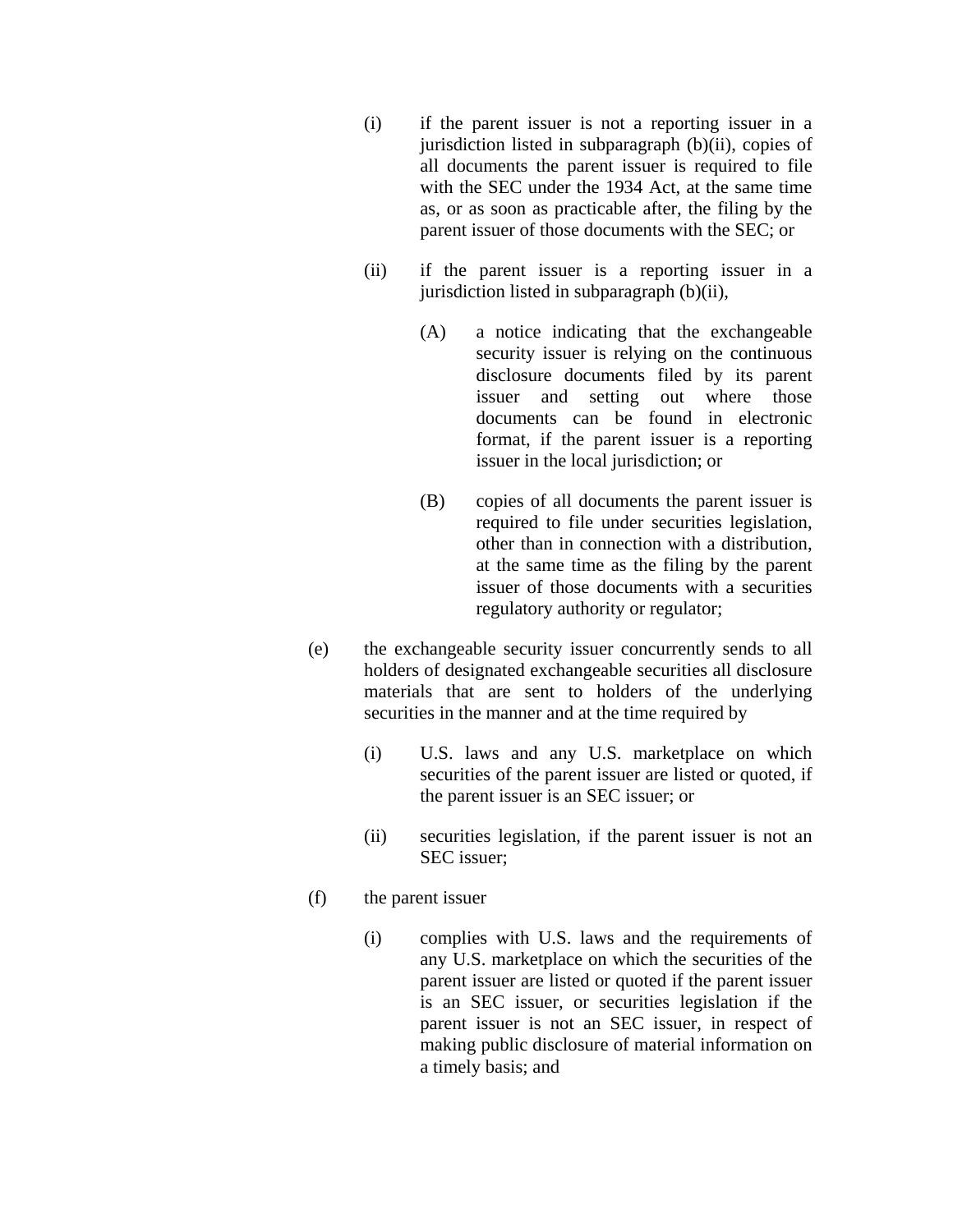- (ii) immediately issues in Canada and files any news release that discloses a material change in its affairs;
- *c. in subsection 13.3(3),*

## *i. by repealing paragraphs (a), (b) and (c) and substituting the following:*

- (a) if the insider is not the parent issuer,
	- (i) the insider does not receive, in the ordinary course, information as to material facts or material changes concerning the parent issuer before the material facts or material changes are generally disclosed, and
	- (ii) the insider is not an insider of the parent issuer in any capacity other than by virtue of being an insider of the exchangeable security issuer;
- (b) the parent issuer is the beneficial owner of all of the issued and outstanding voting securities of the exchangeable security issuer;
- (c) if the insider is the parent issuer, the insider does not beneficially own any designated exchangeable securities;
- *ii. adding "*or a reporting issuer in Alberta, British Columbia, Manitoba, Nova Scotia, Ontario, Québec or Saskatchewan*" after "*SEC issuer*" in paragraph (d),*
- *iii. adding "*the parent issuer or an affiliate of*" after "*securities issued to*" in subparagraph (e)(ii), and*
- *iv. in subparagraph (e)(iii),* 
	- *1. striking "*to the parent issuer or*",*
	- *2. adding "*loan and investment corporations, savings companies, *" after "*loan corporations, *",*
	- *3. adding "*savings or*" after "*treasury branches, *", and*
	- *4. adding "*financial services cooperatives, *" after "*credit unions, *",*
- *d. in subsection 13.4(1),* 
	- *i. adding "*and*" after the definition of "credit supporter",*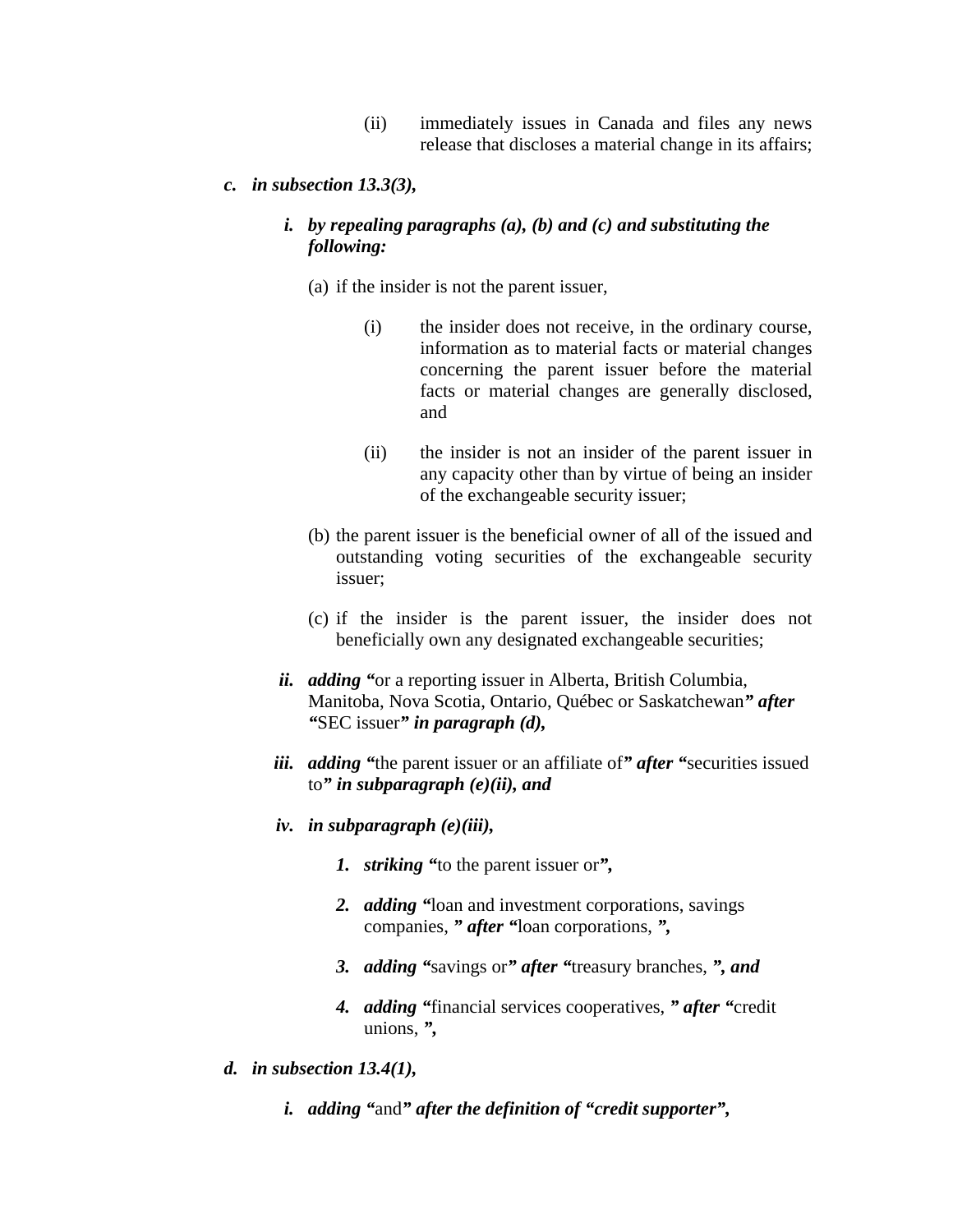## *ii. striking "*;*" at the end of the definition of "designated credit support securities" and substituting "*.*", and*

- *iii. repealing the definition of "*SEC MJDS issuer*",*
- *e. in subsection 13.4(2),* 
	- *i. striking out "*this Instrument does not apply to*",*
	- *ii. adding "*satisfies the requirements in this Instrument*" before "*if*",*
	- *iii. repealing paragraphs (a) and (b) and substituting the following:*
	- (a) the credit support issuer is a direct or indirect wholly-owned subsidiary of the credit supporter;
	- (b) the credit supporter is either
		- (i) an SEC issuer; or
		- (ii) a reporting issuer in Alberta, British Columbia, Manitoba, Nova Scotia, Ontario, Québec or Saskatchewan that has filed all documents it is required to file under this Instrument;
	- *iv. in subparagraph (c)(iii),* 
		- *1. adding "*loan and investment corporations, savings companies, *" after "*loan corporations, *",*
		- *2. adding "*savings or*" after "*treasury branches, *", and*
		- *3. adding "*financial services cooperatives, *" after "*credit unions, *",*
	- *v. repealing paragraphs (d) and (e) and substituting the following:*
	- (d) the credit support issuer files in electronic format,
		- (i) if the credit supporter is an SEC issuer, copies of all documents the credit supporter is required to file with the SEC under the 1934 Act, at the same time or as soon as practicable after the filing by the credit supporter of those documents with the SEC; or
		- (ii) if the credit supporter is not an SEC issuer,
			- (A) a notice indicating that the credit support issuer is relying on the continuous disclosure documents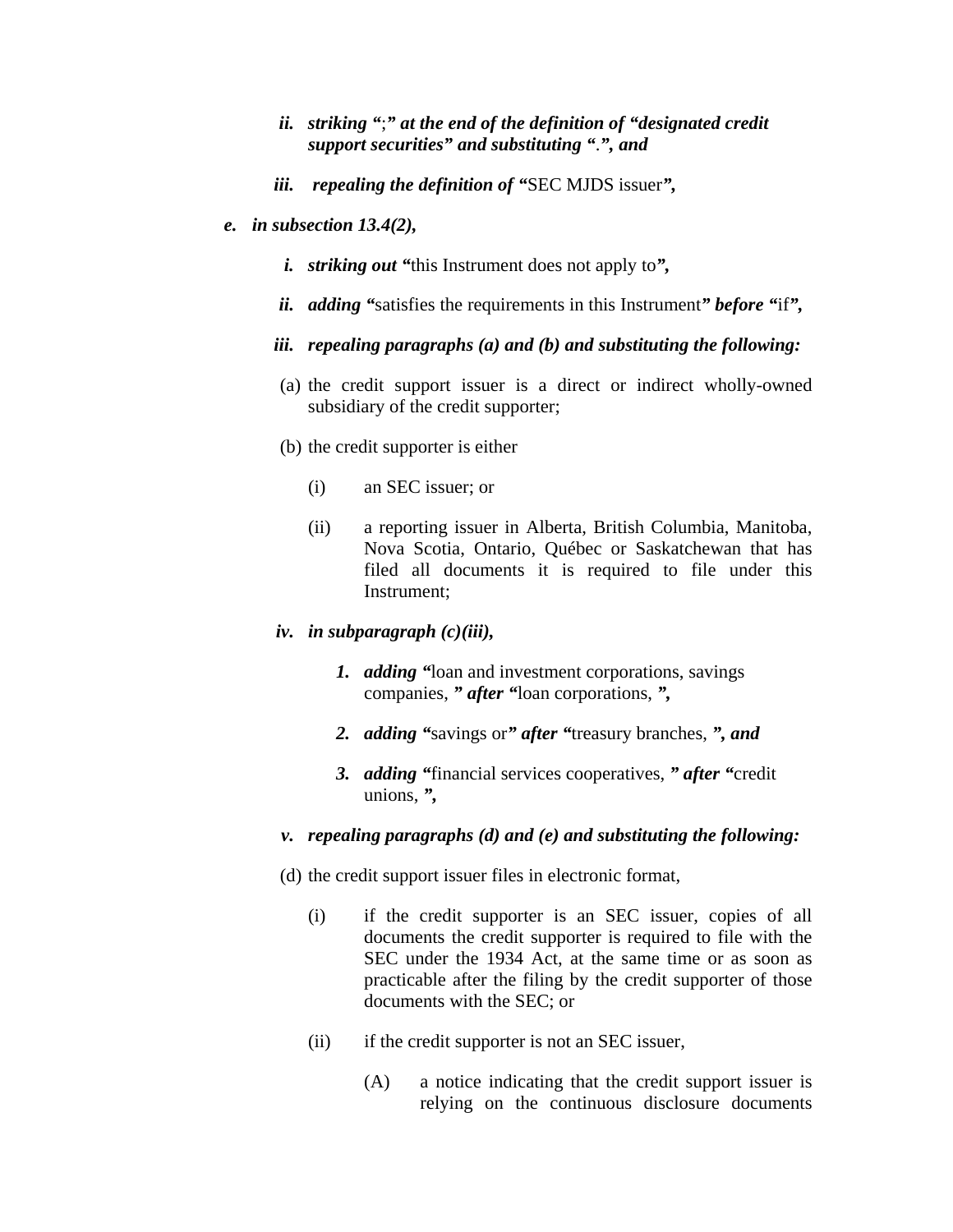filed by the credit supporter and setting out where those documents can be found for viewing in electronic format, if the credit support issuer is a reporting issuer in the local jurisdiction; or

- (B) copies of all documents the credit supporter is required to file under securities legislation, other than in connection with a distribution, at the same time as the filing by the credit supporter of those documents with a securities regulatory authority or regulator;
- (e) the credit supporter
	- (i) complies with U.S. laws and the requirements of any U.S. marketplace on which securities of the credit supporter are listed or quoted if the credit supporter is an SEC issuer, or securities legislation if the credit supporter is not an SEC issuer, in respect of making public disclosure of material information on a timely basis; and
	- (ii) immediately issues in Canada and files any news release that discloses a material change in its affairs; *, and*

## *vi. repealing paragraphs (g), (h) and (i) and substituting the following:*

- (g) in the case of a credit support issuer that has operations, other than minimal operations, that are independent of the credit supporter, the credit support issuer files the following financial information by the filing deadlines set out in sections 4.2 and 4.4, as applicable, in electronic format:
	- (i) annual comparative financial information, derived from the credit support issuer's audited consolidated financial statements for its most recently completed financial year, that is accompanied by a specified procedures report of the auditors to the credit support issuer and that includes the following line items for the most recently completed financial year and the financial year immediately preceding the most recently completed financial year:
		- (A) sales or revenues;
		- (B) income from continuing operations;
		- (C) net earnings; and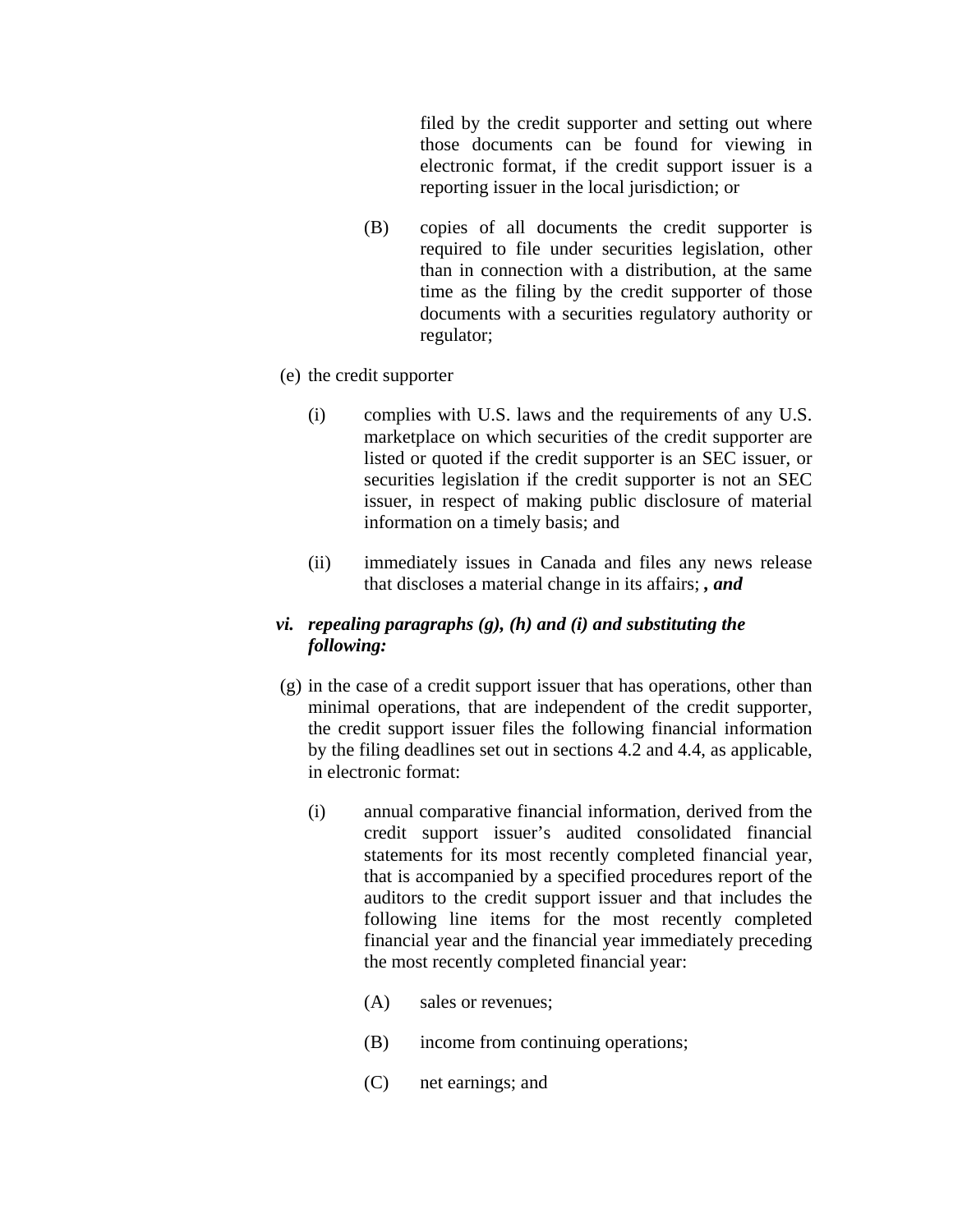- (D) unless the issuer's GAAP permits the preparation of the credit support issuer's balance sheet without classifying assets and liabilities between current and non-current and the credit support issuer provides alternative meaningful financial information which is more appropriate to the industry,
	- (I) current assets;
	- (II) non-current assets;
	- (III) current liabilities; and
	- (IV) non-current liabilities; and
- (ii) interim comparative financial information, derived from the credit support issuer's unaudited consolidated financial statements for its most recently completed interim period, that includes the following line items for the most recently completed interim period and, for items (A), (B) and (C), the corresponding interim period in the immediately preceding completed financial year, and for item (D), if applicable, as at the end of the immediately preceding financial year:
	- (A) sales or revenues;
	- (B) income from continuing operations;
	- (C) net earnings or loss; and
	- (D) unless the issuer's GAAP permits the preparation of the credit support issuer's balance sheet without classifying assets and liabilities between current and non-current and the credit support issuer provides alternative meaningful financial information which is more appropriate to the industry,
		- (I) current assets;
		- (II) non-current assets;
		- (III) current liabilities; and
		- (IV) non-current liabilities;
- (h) in the case of designated credit support securities that include debt, the credit support issuer concurrently sends to all holders of such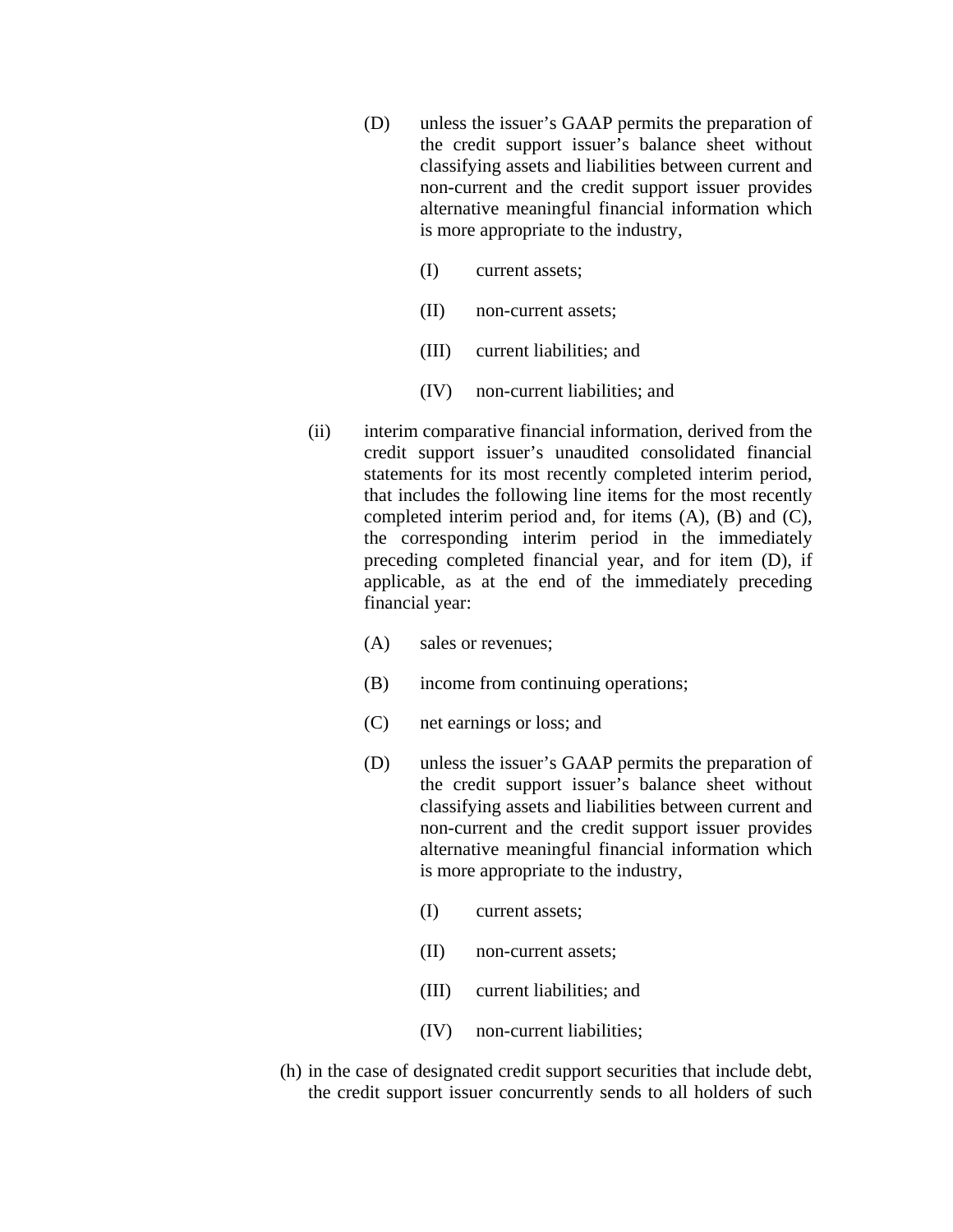securities all disclosure materials that are sent to holders of nonconvertible debt of the credit supporter that has an approved rating in the manner and at the time required by

- (i) U.S. laws and any U.S. marketplace on which securities of the credit supporter are listed or quoted, if the credit supporter is an SEC issuer; or
- (ii) securities legislation, if the credit supporter is not an SEC issuer; and
- (i) in the case of designated credit support securities that include preferred shares, the credit support issuer concurrently sends to all holders of such securities all disclosure materials that are sent to holders of non-convertible preferred shares of the credit supporter that have an approved rating in the manner and at the time required by
	- (i) U.S. laws and any U.S. marketplace on which securities of the credit supporter are listed or quoted, if the credit supporter is an SEC issuer; or
	- (ii) securities legislation, if the credit supporter is not an SEC issuer. *, and*
- *f. in subsection 13.4(3),*

# *i. by repealing paragraphs (a), (b) and (c) and substituting the following:*

- (a) if the insider is not the credit supporter,
	- (i) the insider does not receive, in the ordinary course, information as to material facts or material changes concerning the credit supporter before the material facts or material changes are generally disclosed, and
	- (ii) the insider is not an insider of the credit supporter in any capacity other than by virtue of being an insider of the credit support issuer;
- (b) the credit supporter is the beneficial owner of all the issued and outstanding voting securities of the credit support issuer;
- (c) if the insider is the credit supporter, the insider does not beneficially own any designated credit support securities;